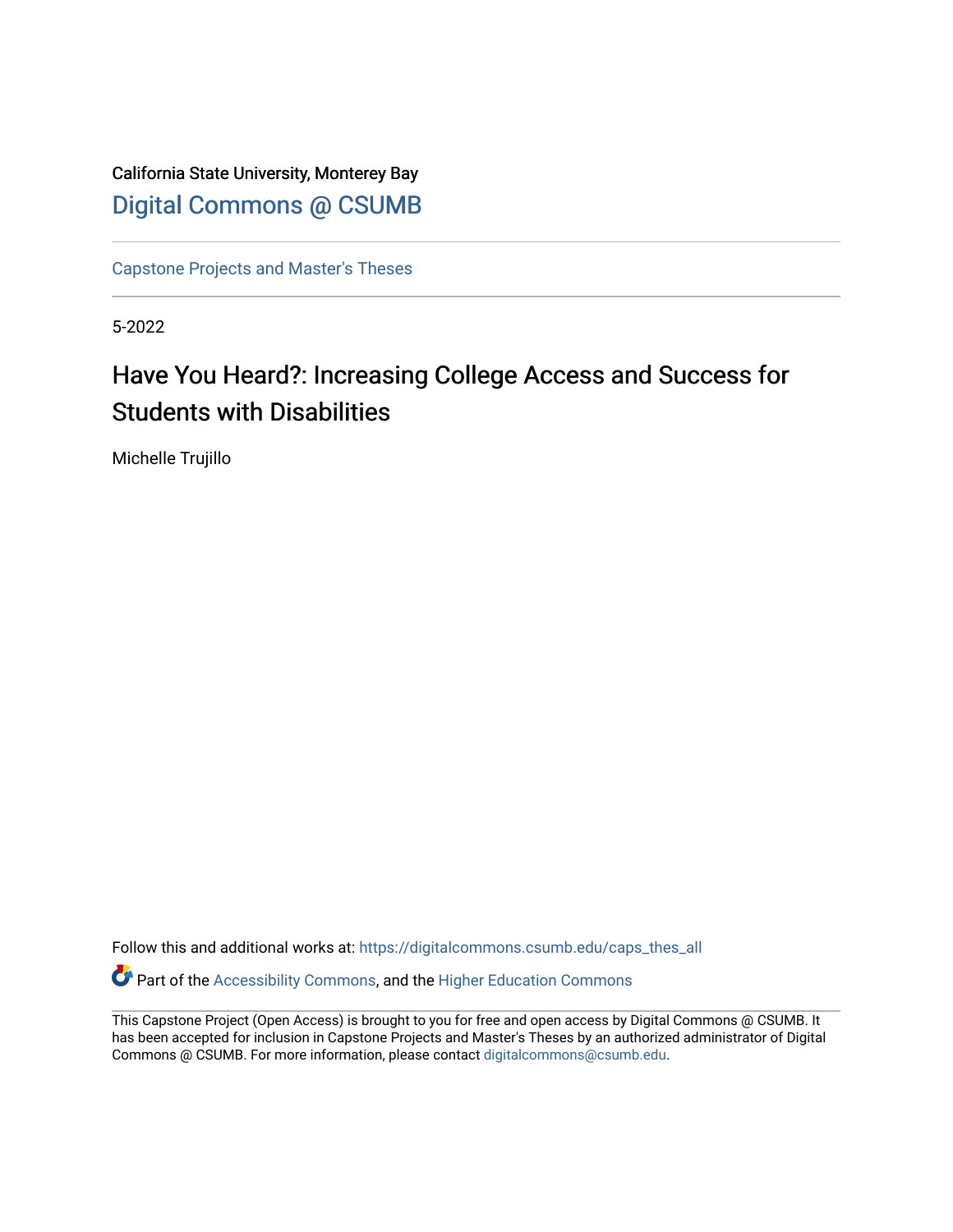# **Have You Heard?: Increasing College Access and Success for Students with Disabilities**

Michelle Trujillo

California State University Monterey Bay

LS 400: Capstone

Patty Whang

May 22, 2022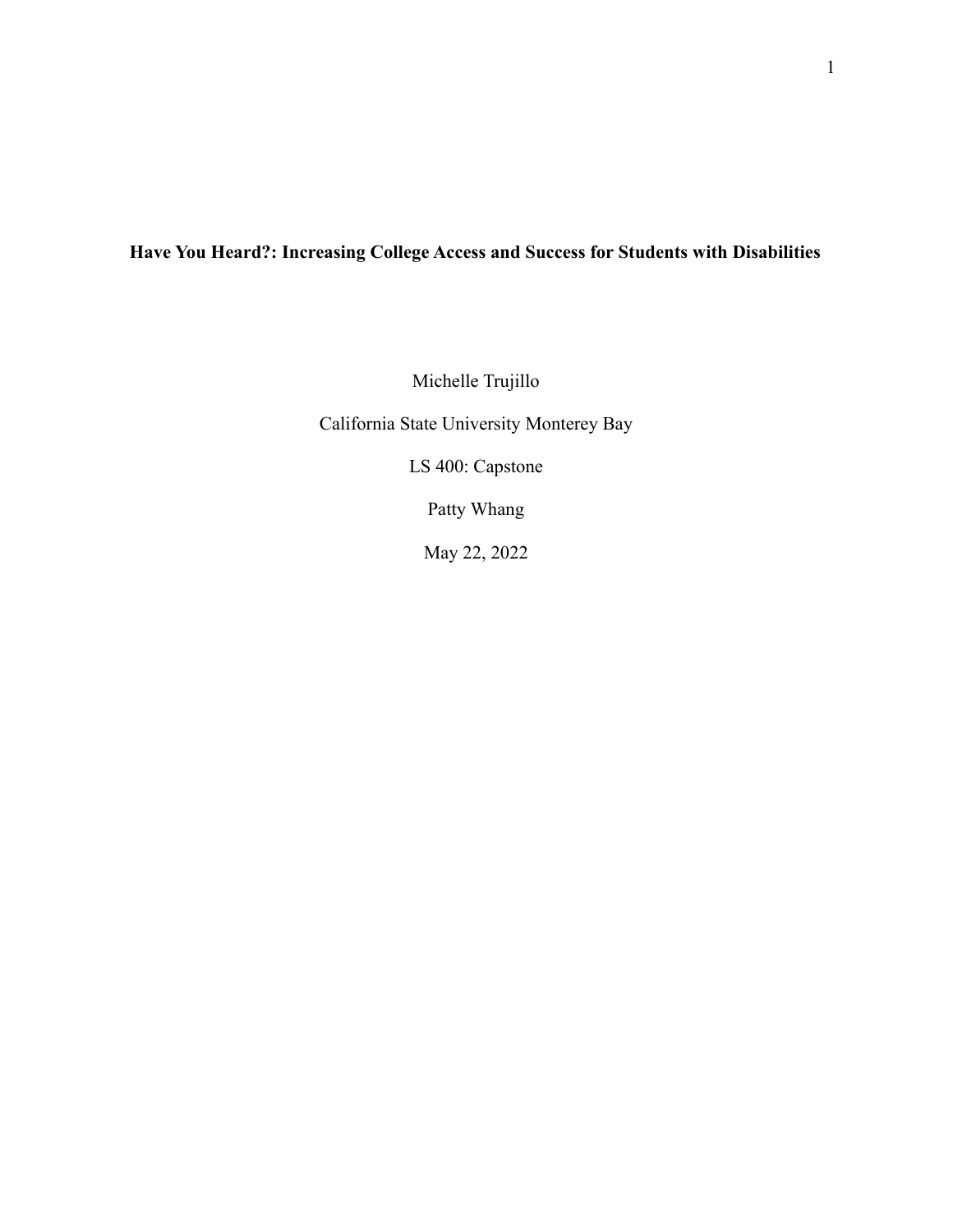#### **Abstract**

The focus of this Capstone Project is on increasing college access and self-advocacy for students with disabilities in higher education and the resources available for them. This is important because students with disabilities deserve to attend college and obtain the support they need in order to be successful once in the institution and once they graduate. It is argued that there needs to be an increase in enrollment for students with disabilities in higher education. Considerations of the issue include the perspectives of a staff member from the community college who is in the disability resources department and a student with disabilities who graduated from a four-year university and used the system to her advantage. This group of participants knows the system and resources that help students with disabilities become successful. Three action options emerged from an analysis of the data and were explored as ways to address the issue presented.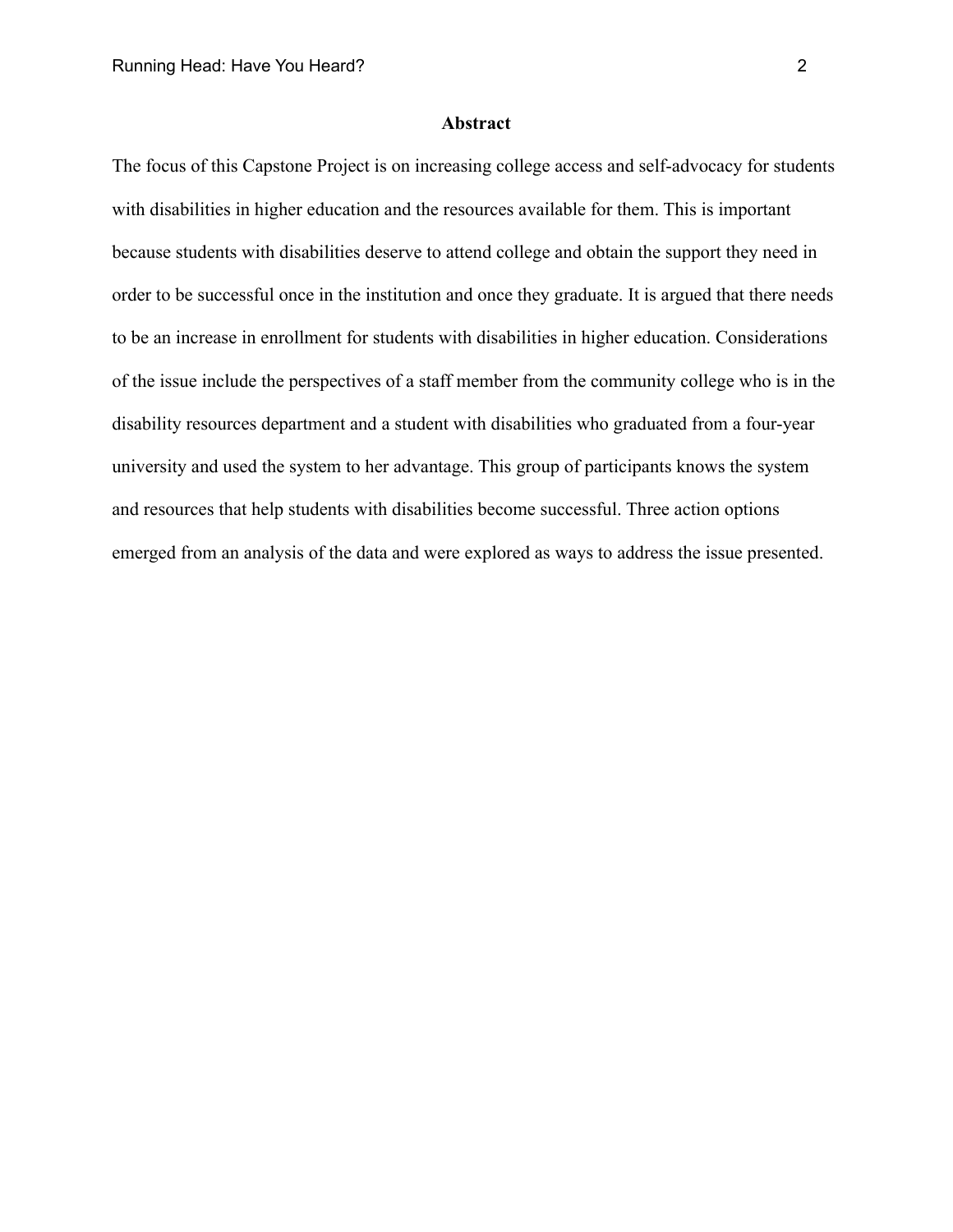# **Have You Heard?: Increasing College Access and Success for Students with Disabilities**

Well, if you take a look at my family you most likely would think we are a normal family, and that none of us have a disability. Little do people know that my youngest sister has a disability and is in special needs classes. You would not be able to know that just by looking at her. In reality, though, she has a speech and language learning disability that sets her back. Some examples of her setbacks growing up were that she did not have much control of her motor skills. She also is not at the reading, writing, or speaking level that someone her age should be at. She is still in the process of developing them, or still has not gotten to that stage where she can move on to the next skill, but she has been doing good with the help of the resources offered to her. Learning about all the resources that are available to children with disabilities not only helped my sister tremendously but my mom as well. Growing up it was difficult for my mom to even think that there was a possibility that my youngest sister would be able to continue on, into higher education. My mom never heard people talking about the possibility of students who have disabilities attending colleges or universities. She just assumed that my sister would possibly get her high school diploma, but that her education would end there.

As the years went by, my mom along with other mothers whose children were in the same class as my sister had all continued questioning the possibility of their children going to a college or university after graduating high school. They had gathered together to ask the teacher of their children and question if there was even a slight possibility their children could attend a community college or 4-year university. Unfortunately, the teacher was honest with the parents and told them that it is very rare to hear of students with disabilities attending postsecondary education. These parents then lost the little hope that they had.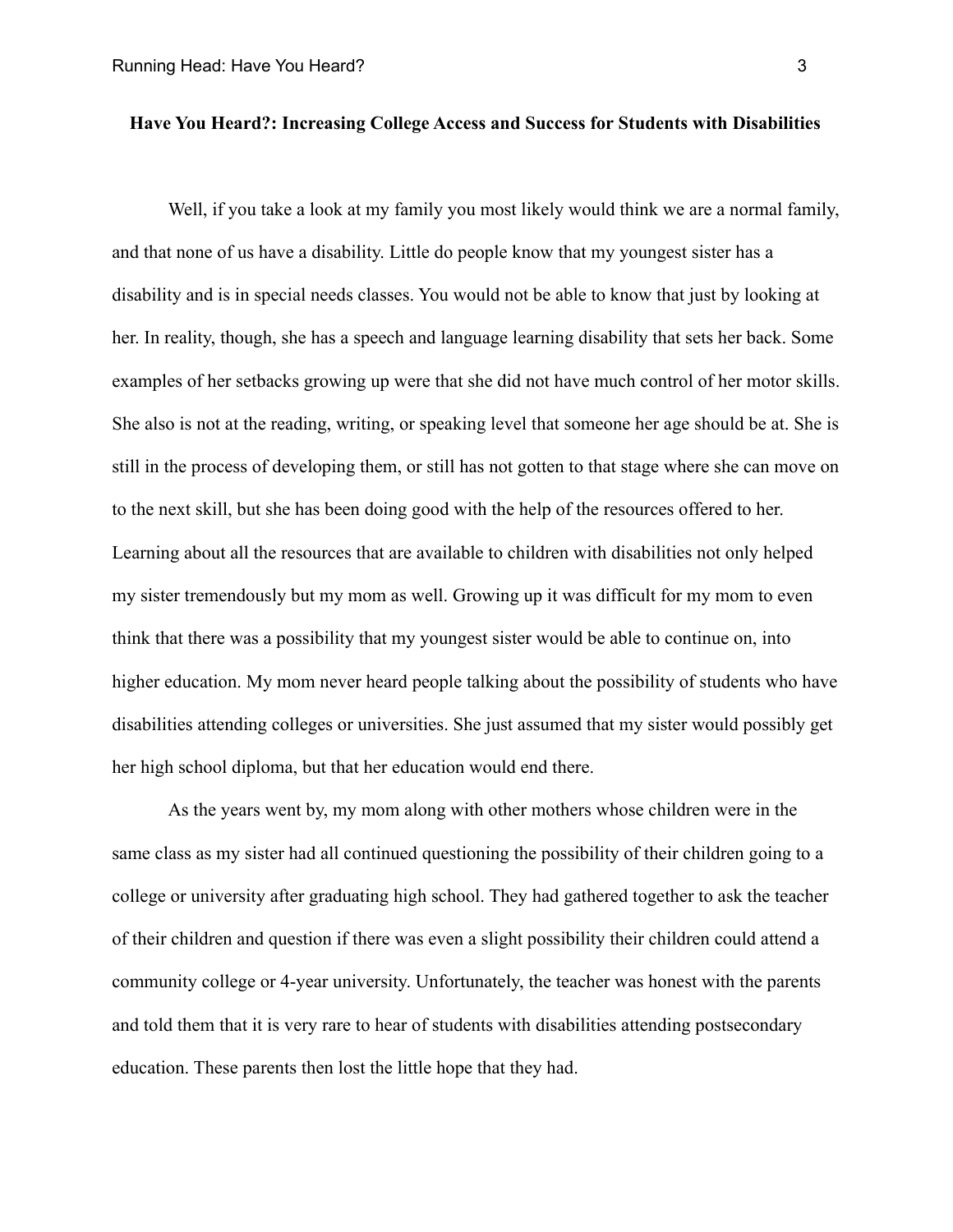As someone who comes from a family that has a person with disabilities, I can say firsthand that there is not a lot of advocacy or information being given to families and students. Success within the institution, let alone after graduating is not something you hear about either. Some may say that there are plenty of resources out there: colleges and universities go to high schools to do outreach and there are websites with the information needed. Well, there may be all those things, but many families and students may not know about them. There needs to be a way to reach a larger audience, and let them know success if possible. There need to be people who will advocate for families and students when they can not advocate for themselves. I have been an advocate for my mom and youngest sister ever since I can remember. I felt like all the responsibility was on me to find out the help and resources available for my youngest sister. To see if there was even a possibility that my sister would have a chance at success once in the school, but also after graduating. There was a lot of pressure on me to be the designated person on figuring everything out on my own one way or another. Now it is time for me to help other families and students, and be their voice for them. I also hope that colleges, and communities become even better advocates for families and students with special needs.

#### **Literature Synthesis & Integration: Students with disabilities in higher education**

Students with disabilities need to know about all the college opportunities that are available so they can take advantage of them. Higher education benefits students in the long run because they end up having a degree which can lead them to find a good-paying job. It can also help students with their development of cognitive and communication skills. In the long run, it helps the students have the experience and skills needed to become successful. It is necessary,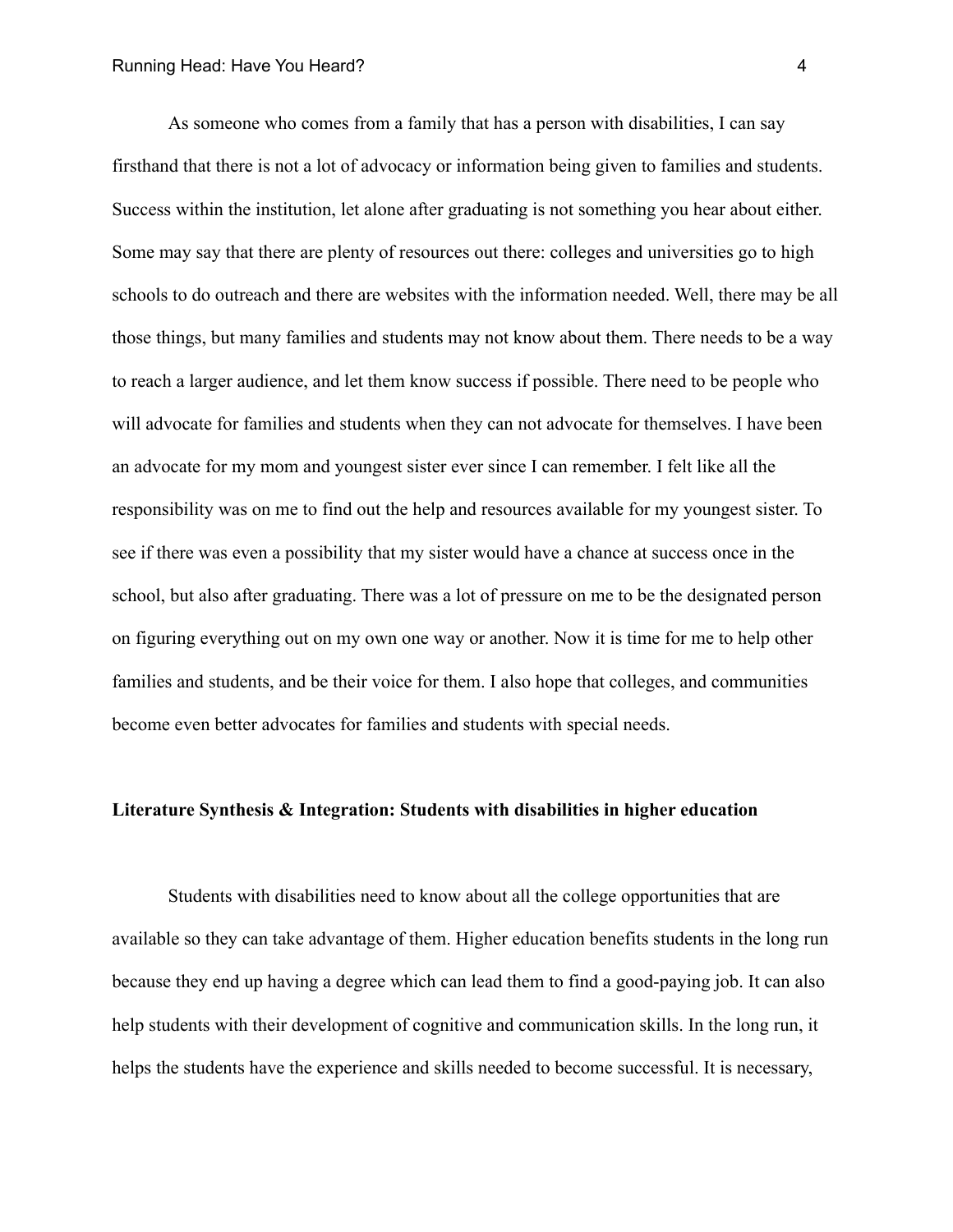however, for postsecondary institutions to improve and offer better help for their students with disabilities. This is important because postsecondary institutions are the people advocating for these students, as well as teaching them how to become self-advocates. They also need to inform and educate families and students about the resources and opportunities that are available for students to be successful at the institution, and once they graduate.

#### **What is the problem?**

The problem is that there are many students with disabilities in the education system who simply just go through the educational system and never f think of the possibility of continuing their education past high school. Students with the following disabilities: Acquired Brain Injury, ADD/ADHD, Autism Spectrum Disorder, Deaf/Hard of Hearing, Intellectual Disability, Learning Disability, Mobility/Orthopedic Impairment, Psychological Disability, Visual Impairment, Other Disability only made up 19% of undergraduate and 12% of postbaccalaureate programs in the 2015-2016 academic year (NCES, 2019). There can be many reasons why students with disabilities either do not go into higher education or drop out of school. The reasons can be anywhere from difficulty with the transition from high school to college, to their parents not allowing them, and even just their not knowing how to be advocates for themselves (Bialka, 2018). There are a variety of challenges that students with disabilities encounter when they transition into a postsecondary school. The challenges can range from not feeling like they have someone who can help guide them to not wanting to bring their "disabilities" with them into a completely new environment (Bialka, 2018). Many institutions are unprepared to support the basic federal mandate of having equal access and accommodations (Hong, 2015; Johnson, 2006) meaning students with disabilities may not be as successful compared to students without disabilities, because of the lack of institutional accessibility for them.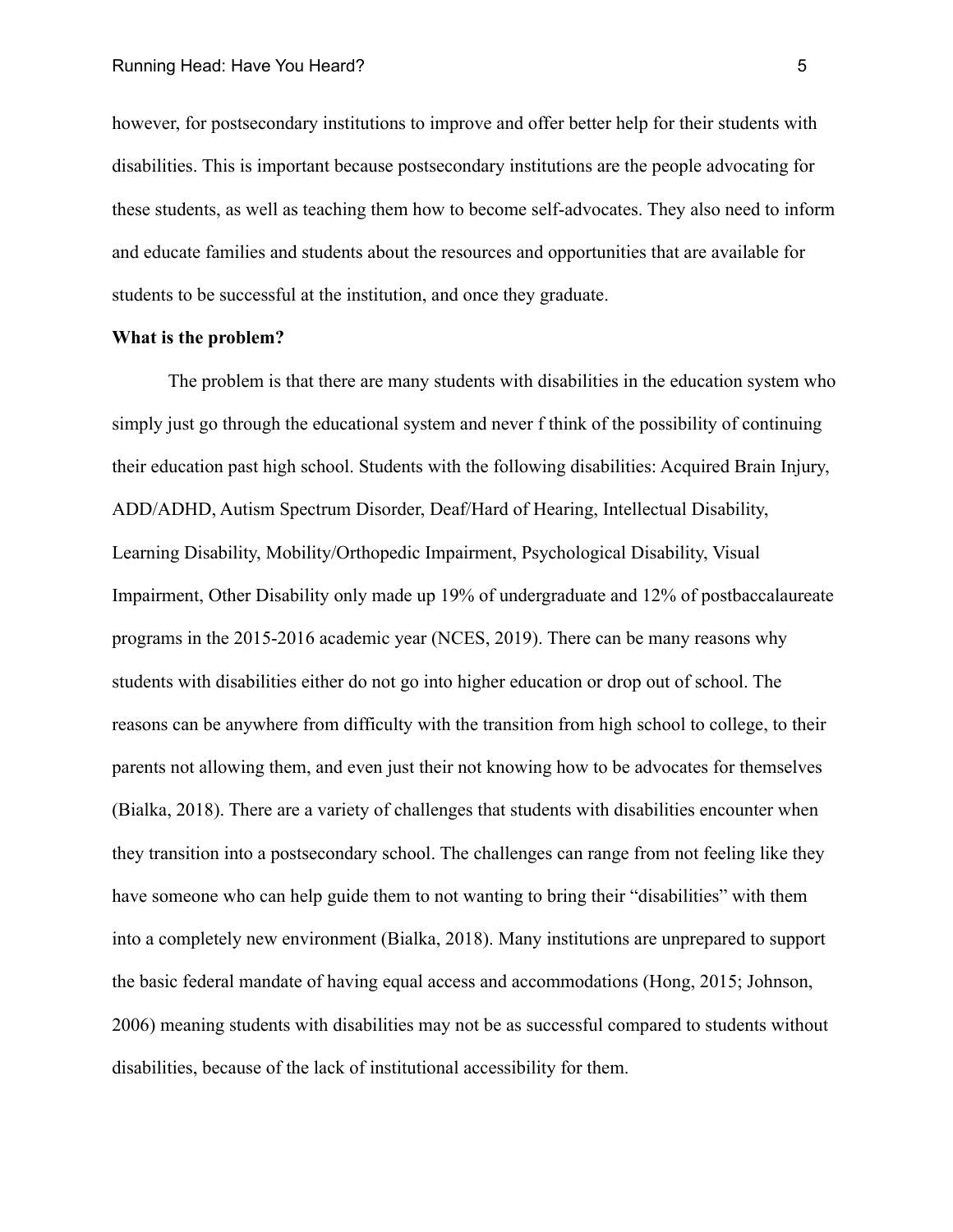# **Why is it an issue?**

The lack of students with disabilities in higher education is an issue because there are fewer than 20% of students with disabilities enrolled full-time at a college or university throughout the year. For post-baccalaureate students, fewer than 15% of students with disabilities are enrolled in a college or university full time (NCES, 2019). This means that schools are doing something wrong when it comes to students with disabilities. This can range from not having the proper help needed for their students, to faculty and staff being unprepared to provide the proper accommodations or the proper help that they need to give their students. Sometimes institutions do not frequently go to high schools to educate the families and students (Scheef et al., 2021; Raue et al., 2011). The more frequently they go the more they can educate families and students about the help, and programs that they have to offer for students to be successful in the long run (Shaewitz, & Crandall, 2020).

The socio-cultural perspective is important when it comes to the education of students with disabilities. It relates to them, and those around them because there are factors that differentiate students with disabilities from the overall population of students. The factors are age, culture, disability, economics, gender, history, identity, and language (Gibson, 2012; Scheef et al., 2021). So to say that there are a lot of interacting factors that contribute to the education of students with disabilities is an understatement. Colleges and universities need to take into consideration all the different factors and find ways in which they can address the needs of all students who attend their school. This is especially true for those students who have disabilities because those students are more likely to be lost, and have no way of feeling like they belong at their school. Students with disabilities have a significantly lower sense of feeling like they belong and more encounters with discrimination (Soria, 2021; Barnes et al., 2021). All students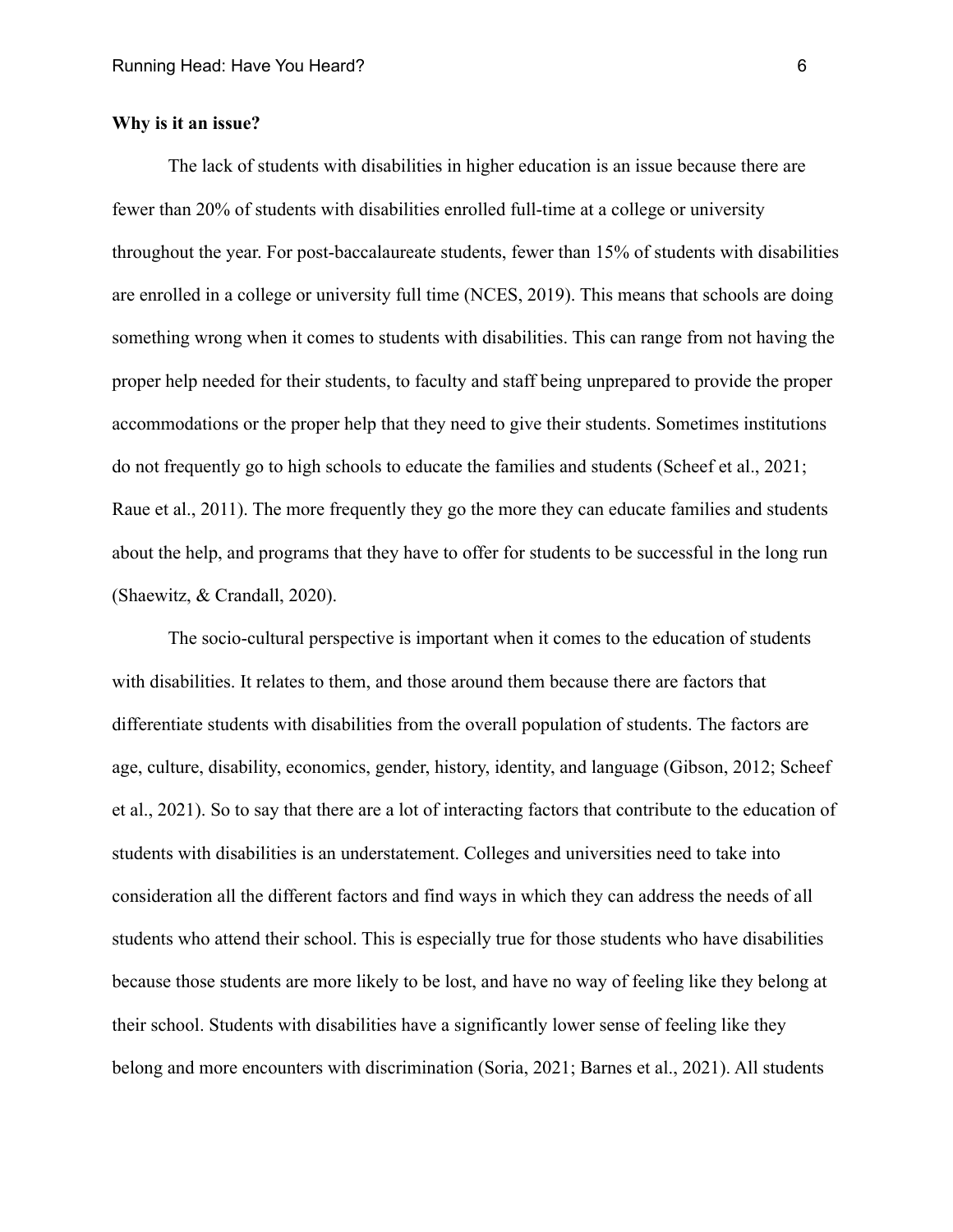#### Running Head: Have You Heard? 7

need to feel included to be able to succeed and students with disabilities tend to struggle with inclusion, which in turn makes it more difficult for them to achieve (Soria, 2021; Barnes et al., 2021). Many students either do not make regular use of the accommodations available or do not seek out help from the array of resources that they have available (Hong, 2015; Johnson, 2006). Only about 17% of college students with learning disabilities take advantage of all the learning assistance, and resources that are available to them at their schools (NCES, 2019). Furthermore, new students feel unfamiliar with the variety of resources that are offered by their school's disabilities services office, or they may feel embarrassed to reach out for assistance or accommodations (Marshak et al., 2010).

For students with disabilities to be successful in a college or university they need engagement, and self-confidence which they get from a sense of belonging. A factor and consistent theme that was discovered by researchers was that the administrators, staff, and faculty at these colleges and universities often overlooked disability as part of their diversity and campus climate efforts (Soria, 2021). That goes to say that schools do not consider disabilities as a part of their campus environment.

The stakeholders for this issue are a staff member from the community college who is in the Disability Resources Center. She is a counselor and coordinator. Along with a student who has learning disabilities, and who went to a community college. The power dynamic of these two groups is that the staff member of the Disability Resources Center has more of an influence on students with disabilities, compared to the student with learning disabilities who went to a community college. The only reason for that is that the staff member can spread awareness to a larger audience and has more access in terms of ways to spread the awareness. Groups are differently affected by the issue because you can either be the main stakeholder within the issue,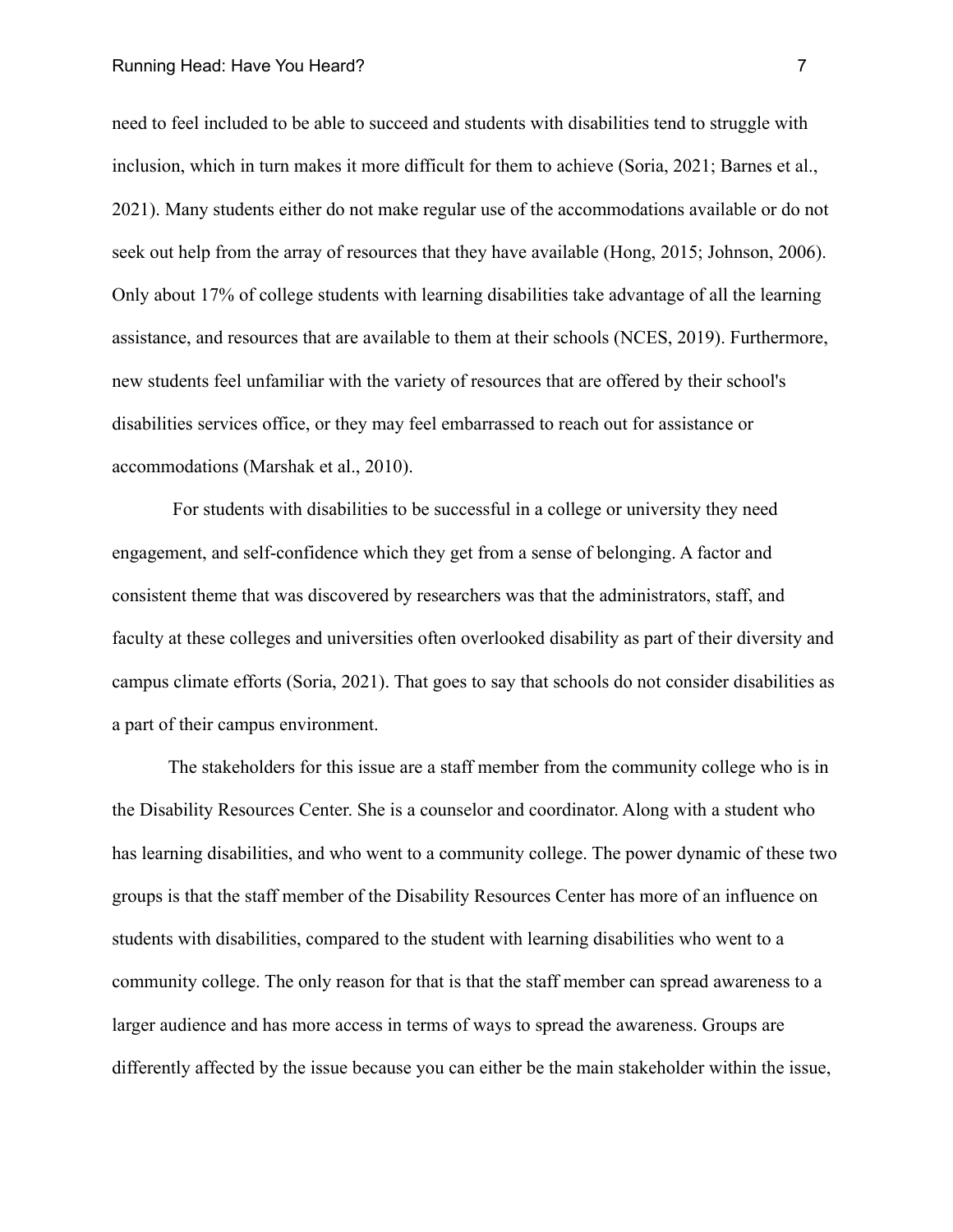or you can be surrounding the stakeholder who is within the issue. Students with disabilities are the main group being affected by the issue because of the extent to which each student is integrated into the social and academic aspects of the college or university. From there that will dictate the extent to which the student is committed to obtaining their degree at the college or university (Hong, 2015). The institutions themselves become a stakeholder because they play a major role when it comes to educating families and students with disabilities. From there, families and students with disabilities learn about advocacy and become aware of the resources that are available to them.

### **What should be done?**

There are a few things that could be done for there to be an increase in enrollment of students with disabilities, help them become successful once in the institution, as well as prepare them for success once they graduate. Institutions need to review and refine the elements of their campus access, including campus buildings and spaces. By providing training for their faculty and staff on making resources and accommodations available for students with disabilities who are enrolled or could potentially enroll in their institution. The campus requirements and procedures for attaining accommodations need to be something that they let families, and students know about. Institutions can increase the promotion of the resources and the services for students with disabilities in particular the counseling services, career development, and learning centers. Schools need to promote a positive climate on campus by including disability as an aspect of student diversity training. So staff, faculty, and other students can make the students with disabilities feel welcomed at the institution. It would be helpful for colleges or universities to have support groups that promote disability within their school community so students with disabilities feel more welcomed (Shaewitz & Crandall, 2020; Soria, 2021; Raue et al., 2011).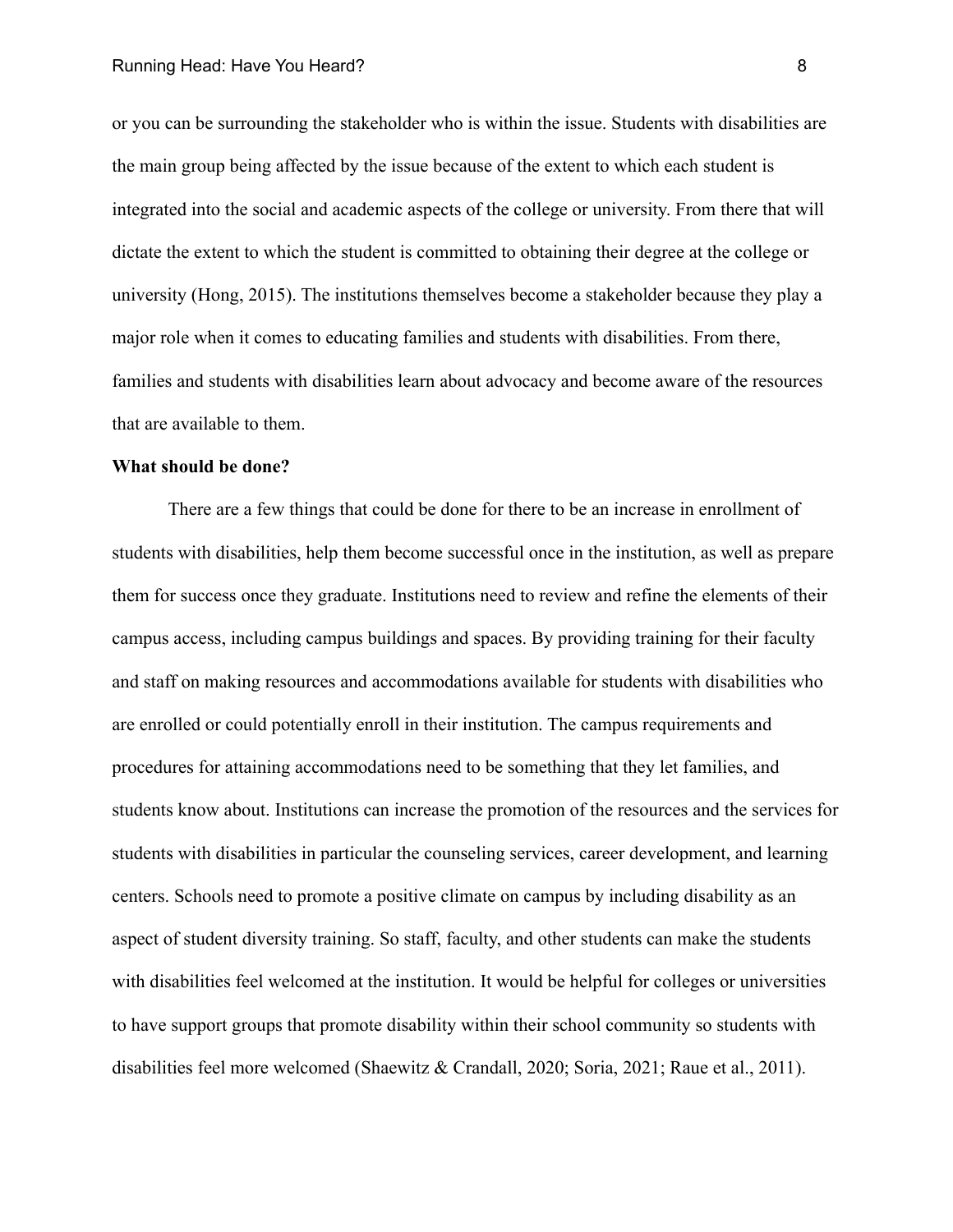To start, a lot of schools say they offer student assistance for students with disabilities "to a major extent" (Scheef et al., 2021; Raue et al., 2011). This does not help when every type of student needs support to succeed in obtaining a degree, and those with disabilities have specific support needs that must be addressed for them to be successful. A college or university having a sophisticated office of accessibility with the resources needed for students with disabilities is one step they can take to increase the number of students with disabilities who attend the college or university. Developing a college or university-wide training program for the faculty and staff is another major thing that colleges or universities can do. To have the faculty and staff better prepared and educated in ways to help their students become successful (Shaewitz & Crandall, 2020).

Having the colleges or universities come to high schools to educate and bring awareness of opportunities to families who have students with disabilities is important. It will benefit students because when they attend the institution they will have access to accommodations, and they will even learn to become advocates for themselves (Shaewitz & Crandall, 2020). By making families and students aware that postsecondary institutions offer different resources for students with disabilities to become self-advocates and be successful while attending the institution, but also long after graduating. There is a possibility of an increase in the percentage of students with disabilities who enroll in postsecondary institutions. Institutions must give presentations or a rundown on where/how to get access to the resources available because a majority of the time families and students do not know how or where to get the access needed. Giving families and students the rundown of what questions to ask, how to become self-advocates, and what to look for when it comes to choosing the right institution for their students to attend is important. Letting families and students know that the school is there to help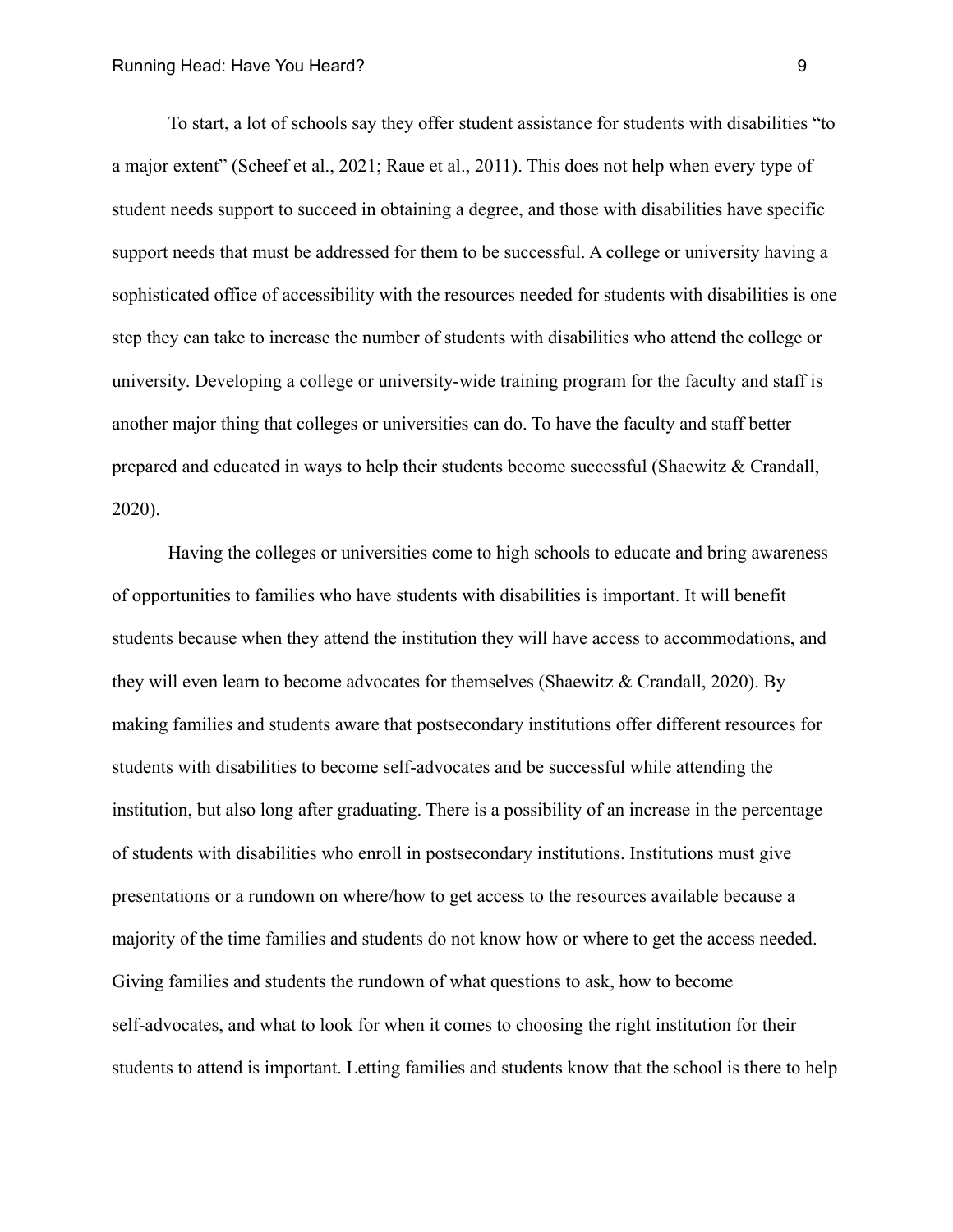them be successful not only when they are at the institution but even once the students have graduated is a crucial part of increasing enrollment of students with disabilities. Institutions want families and students to know that the help, resources, and advocacy they have when they attend the institution goes on with them even after they graduate. It is important because not every institution is the right school for every student. By choosing the right institution their students may have a better chance of success (HEATH Resource Center, n.d).

# **Conclusion**

There are many successful ways in which postsecondary institutions can help families and students become informed. While learning that the help from the institution is going to benefit their students not only when they are attending the community college or 4-year university, but even after they graduate. The success, knowledge, and self-advocacy that they get from the institutions will follow them even long after they graduate. It is important that the enrollment of students with disabilities in postsecondary education increase because it can help, students with their personal development, cognitive development, and communication skills even after graduating. Students with disabilities have so many resources available to them and by taking advantage of them they can achieve their professional and personal goals and hopefully become a better version of themselves. Furthermore, they can influence other students who have a similar story to them, and motivate them to get into higher education.

#### **Method**

For this Capstone Project, I investigated how to help families who have students with learning disabilities become aware of opportunities to attend college and the resources available to them that may increase their success. Based on an analysis of the data and the relevant research literature, I used what I have learned to formulate an action that responds to the focus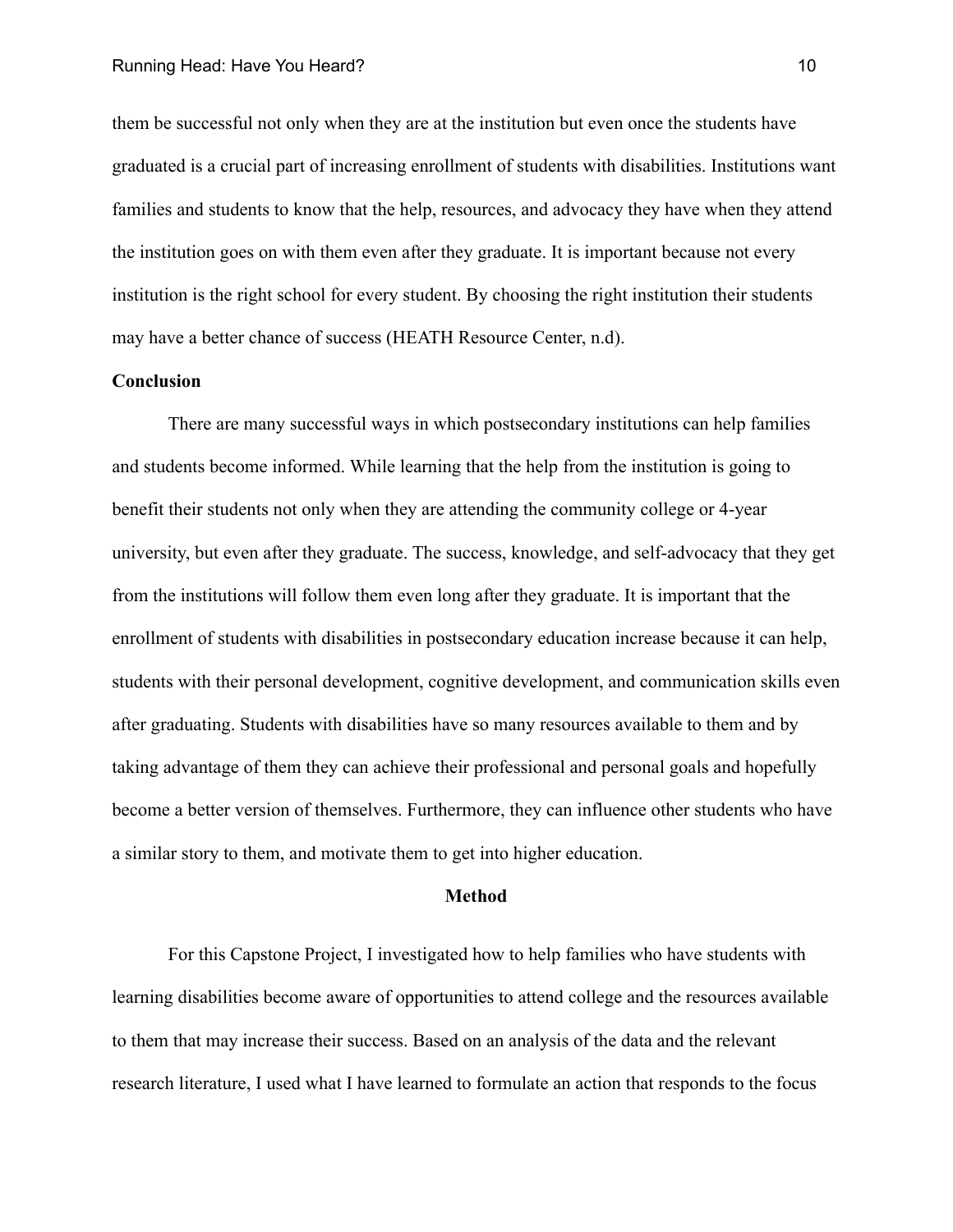issue in a way that inspires, informs, or involves a particular audience. This is important because all students, especially those with disabilities should have the amazing opportunity to further their education, maximize their learning potential, and be successful. Additionally, they should be able to use everything that they have learned from attending the institution, by applying it to the real world.

# **Context**

This research took place at a community college and four-year university in a coastal town on the central coast of California. These institutions are located by the beach which is only a few miles away. The community college has a beautiful big campus, with lots of trees and nature all around. It is also located in a town that is known for its tourism. For the 2020-2021 school year there were 7,920 undergraduate students enrolled, and they served 551 students with disabilities. That is down significantly from pre-covid times. They have a medium-size building with 10 smaller offices inside. Examples of the services they offer include: Academic Accommodations, Test Accommodations, Counseling, High Tech Center (HTC), Adapted Physical Education (ADPE), and Learning Skills Classes (LNSK).

The four-year university is also close to the beach. The campus is very big and continues to grow with new buildings each year. There are trees all around the campus with lots of wildlife as well. For the 2020-2021 school year there were 7504 undergraduate students enrolled, and they served about 1500 students with disabilities. The Student Disability Resources Center is located in a fair size building and has a good size room inside the building. Some of the services they offer include Alternative Testing Accommodations (Exams), Alternate Formats (e-text, mp3, books on tape, braille, etc.), Assistive Technology page, Classroom Furniture Alternatives, Course Substitutions, Deaf and Hard of Hearing, Disability Management Advising, Notetakers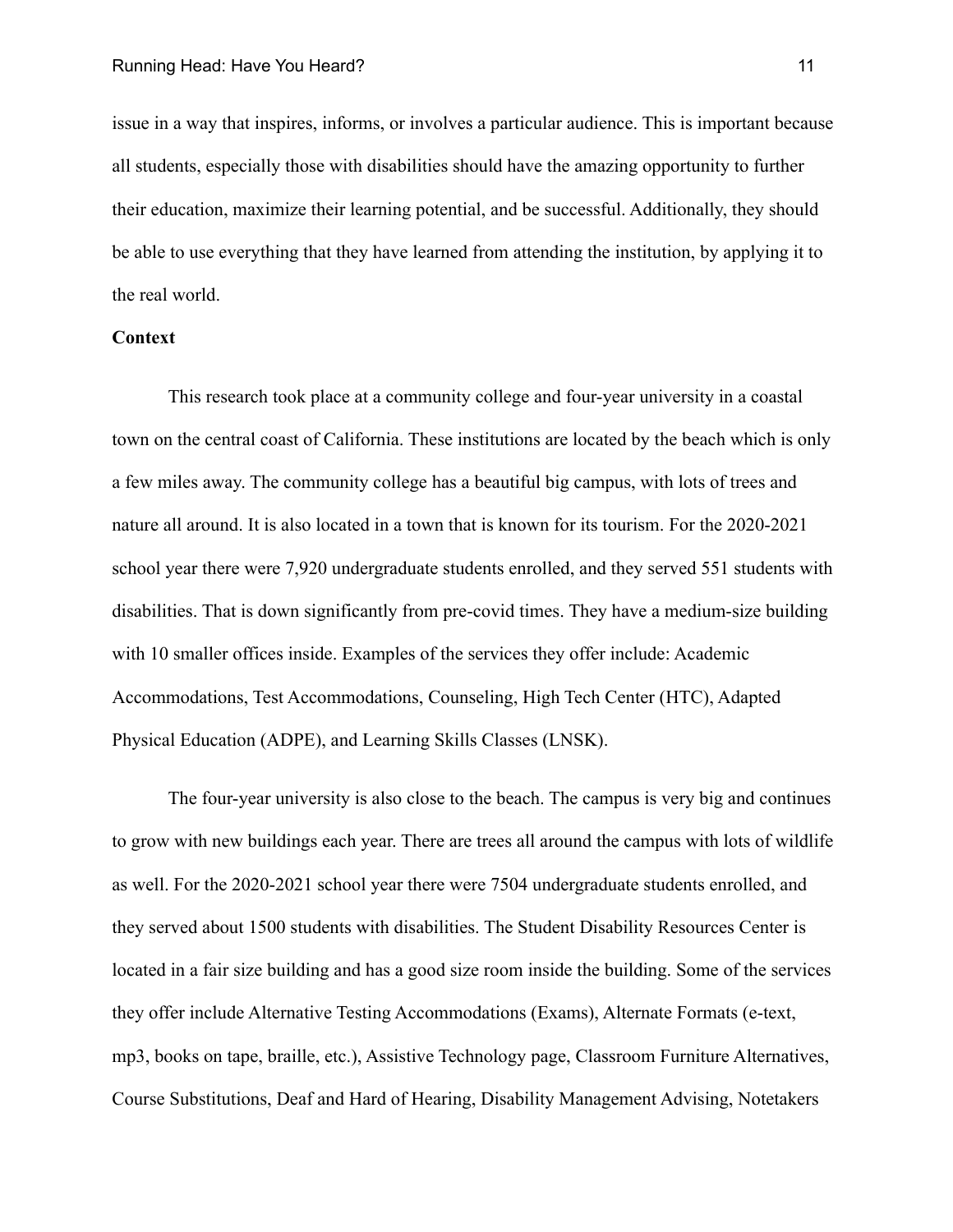(In-class peer notetakers), Orientation to campus for students with disabilities, Pregnancy/Childbirth, Priority Registration, and Special Admissions.

### **Participants and Participant Selection**

I invited two people to participate in this research project. The first was a staff member from the community college who is in the Disability Resources Center. She is a counselor and coordinator. The second participant is a student with disabilities who attended the four-year university and used the system to her advantage. This group of prospective participants was invited to participate because they have insight into the topic itself. They know the system and all of the resources that are available to help students with disabilities become successful.

**First Participant.** A female, Coordinator/Counselor for the disabilities resources department at the community college. She has been at the institution, and in their disabilities resources department for about 15 years.

**Second Participant.** A female, who was a student who has disabilities and who recently graduated from the 4-year university with a Liberal Studies major, and physical education minor. She was diagnosed at the age of 4 with the following disabilities: delayed learning, speech, and language impairment, and hard of hearing.

**Researcher.** I have a younger sister who has special needs and learning disabilities, and my mom has never been educated on educational opportunities, including the possibility of going to college. I wanted to bring awareness to not only my family but to other families who also have students in similar situations, by educating them on the resources that are available and how to get access to them. I am different because I am not the one with disabilities. There were a lot of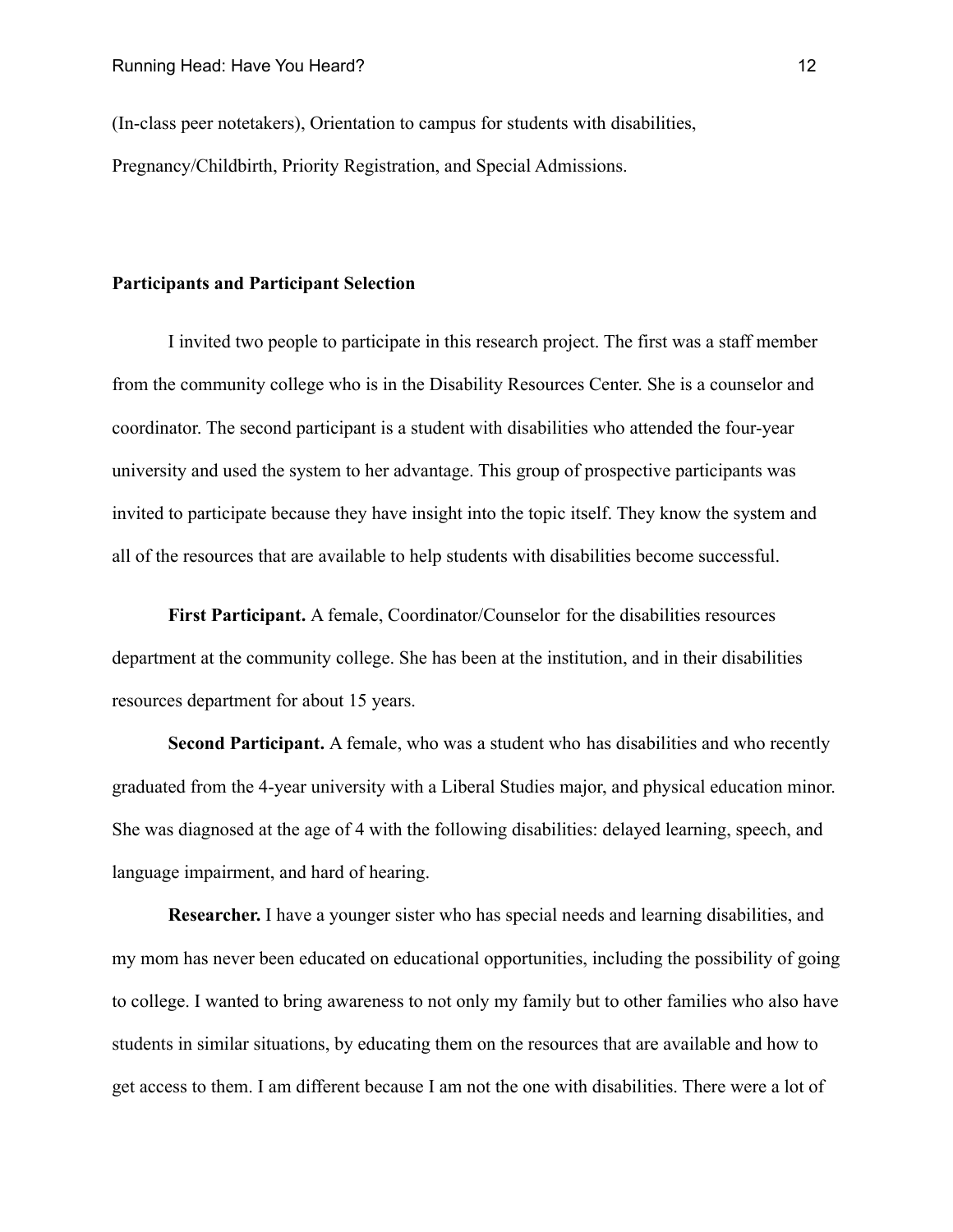thoughts and feelings moving forward with this project. I kept an open mind, to every point that I came across during the span of my project, and considered every point for the final project. I was mindful of the answers I got from both of the participants and used what they said to figure out potential actions.

# **Semi-Structured Interview Questions**

Disabilities Resource Coordinator/Counselor**:**

- 1. What can you tell me about students with disabilities attending community college and their experiences?
- 2. What are you concerned about when it comes to increasing the number of students with disabilities who attend community college?
	- a. Also, what concerns do you have about helping them to be successful once in the institution?
	- b. What about helping students be successful once they have graduated?
- 3. What are community colleges currently doing to motivate students with disabilities to attend community college and be successful?
	- a. Are there specific resources being provided to prospective families or students?
	- b. How effective do you think these efforts are?
- 4. What do you think community colleges should be doing to motivate students with disabilities to attend community college and be successful?
	- a. What are some ways of reaching families or students with information?
- 5. What do you think are the obstacles to bringing awareness to families and students with disabilities about opportunities to attend community college and how to be successful?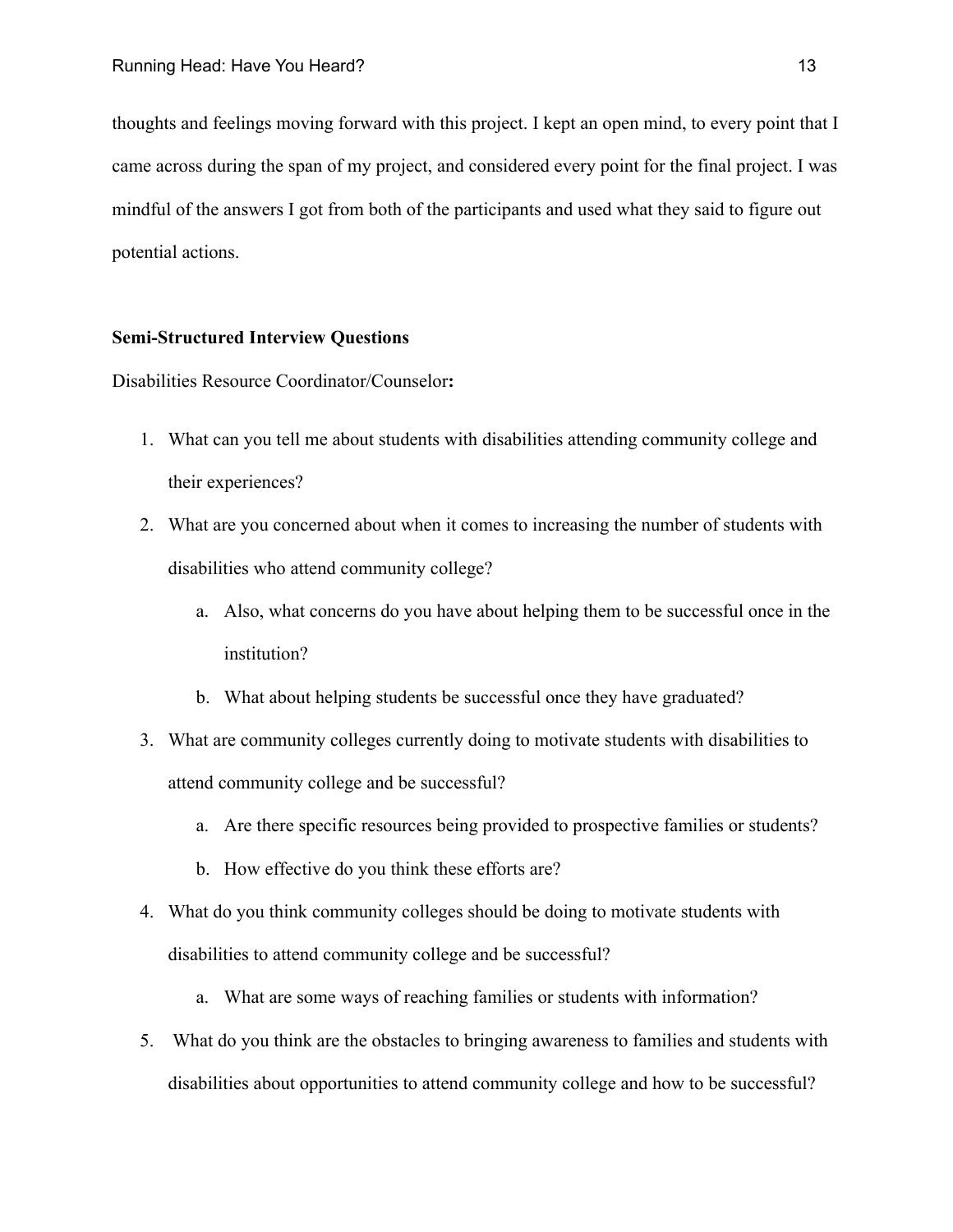6. Is there anything else that you would like to say about bringing awareness to families and students with disabilities about opportunities to attend community college and how to be successful once there?

College Graduate:

- 1. How would you describe your college experiences?
- 2. How did being a student with a disability impact your experiences?
- 3. How did you come to find out about the help and resources the community college and university had to offer you?
- 4. What was it like on the community college campus for students with disabilities?
- 5. What was it like on the 4-year university campus for students with disabilities?
- 6. What did you find helpful at the community college in terms of resources?
- 7. What did you find helpful at the 4-year university in terms of resources?
- 8. What do you wish you had had access to at both the community college and university that was not offered to you if any at all?
- 9. Do you feel that the community college and 4-year university helped you become successful once you graduated?
- 10. Was there a difference between the community college and university with the support that was offered?
- 11. Would you recommend families and students to these schools?
- 12. Do you have any further comments or concerts?

# **Procedure**

Participants were interviewed. All interviews were done individually. Since it was not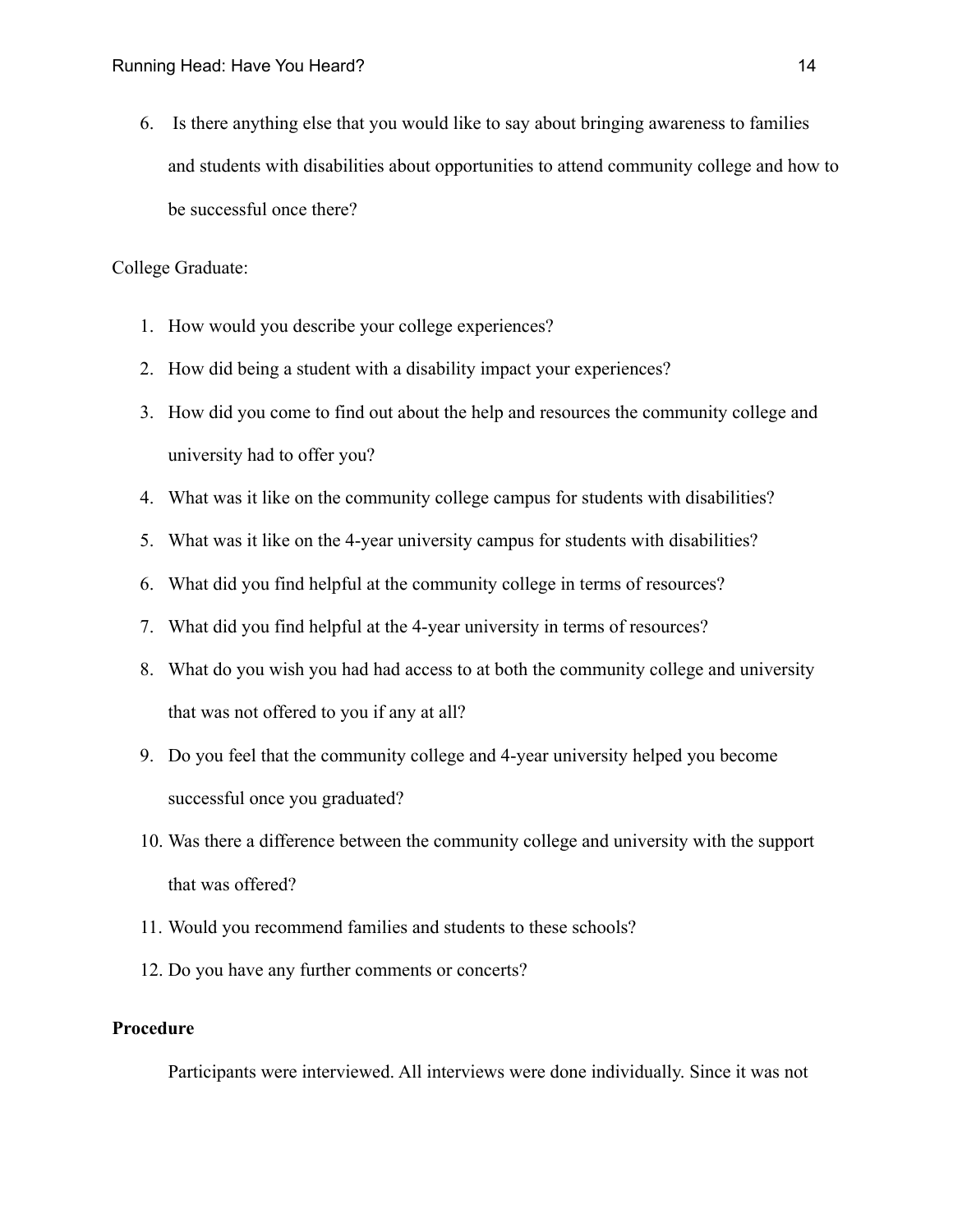possible to interview participants in person, they were interviewed over Zoom. The interviews were audio-recorded (with participant consent), and video recorded (with participant consent). A semi-structured interview format was used for face-to-face interviews, to allow for follow-up questions to unclear, interesting, or unexpected responses. All interviews were scheduled at the convenience of the interviewee and took approximately 40 minutes to complete.

# **Data Analysis**

Transcribed interviews were coded and analyzed for emergent themes.

#### **Results**

For this Capstone Project, two people were interviewed to see what they think could be done to increase advocacy for students with disabilities about higher education options and the resources available to them. This helps families and students with learning disabilities become aware of the opportunities and the resources available to them that will help increase their success. It is important because having brought awareness to families, their children may have the amazing opportunity to further their education in the future, maximize their learning potential, and be successful. Based on an analysis of the data and the relevant research literature three themes emerged (see Table 1). Evidence-based decision-making required evaluating each potential Action Option by the following criteria: time; reach; and effectiveness. Time is already an important factor that is working against staff members, along with parents in this attempt to spread awareness, as a result, it is important to consider how effective time is for the action options to work. Reach is also an important factor because it makes sure that students are not being overlooked. Lastly, effectiveness is a necessary factor because it examines the possibility and the extent of the success. Success can be seen from passing courses, and ultimately earning a degree that can be accomplished. Based on the evaluation of each Action Option an action will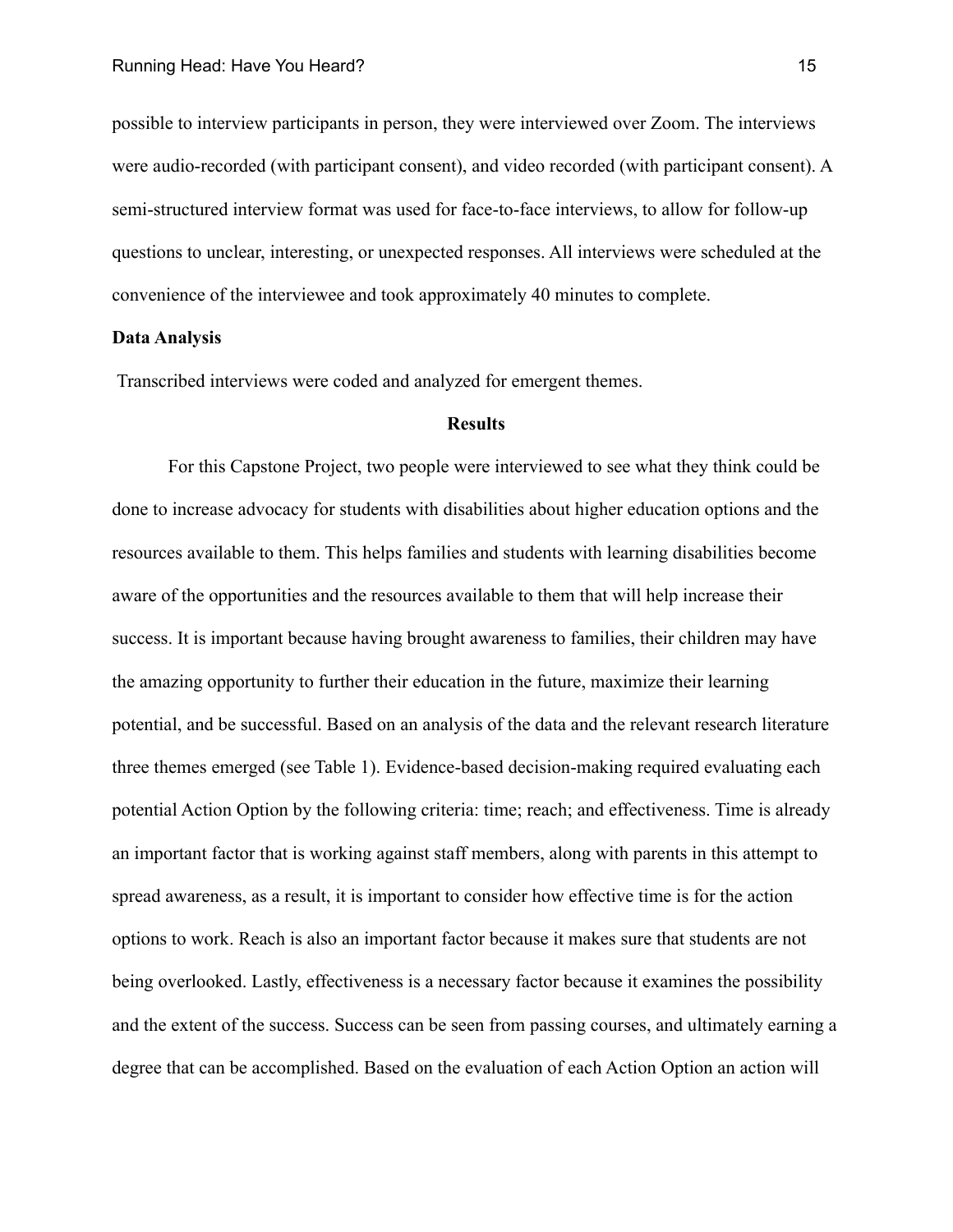be recommended and justified.

# Table 1

# *Evaluation of Action Options*

|                                | Time Required | Reach  | Effectiveness |
|--------------------------------|---------------|--------|---------------|
| <b>Increase Awareness</b>      | High          | Medium | Medium        |
| Create a Sense of<br>Belonging | Low           | Medium | Medium        |
| Learn Self-Advocacy            | Medium        | High   | High          |

# **Increase Awareness**

As a result of examining both the literature review and the interview data, an action option that emerged was to have more outreach brought into high schools and have more college representatives talk about the programs and services that are available for students with disabilities. Quite often post-secondary institutions do not frequently go to high schools to educate families and their students. You would think that there is already enough outreach being done, but the outreach being done is not reaching all audiences. As the first participant communicated through the interview she stated that there needs to be more outreach being brought into the high schools, and representatives to talk about the programs/services that are available to students (personal communication, March 15, 2022). For that, they need to target a specific audience which is families and students with disabilities by going to parent nights or setting a date and time aside. This will let college staff members lay out the information for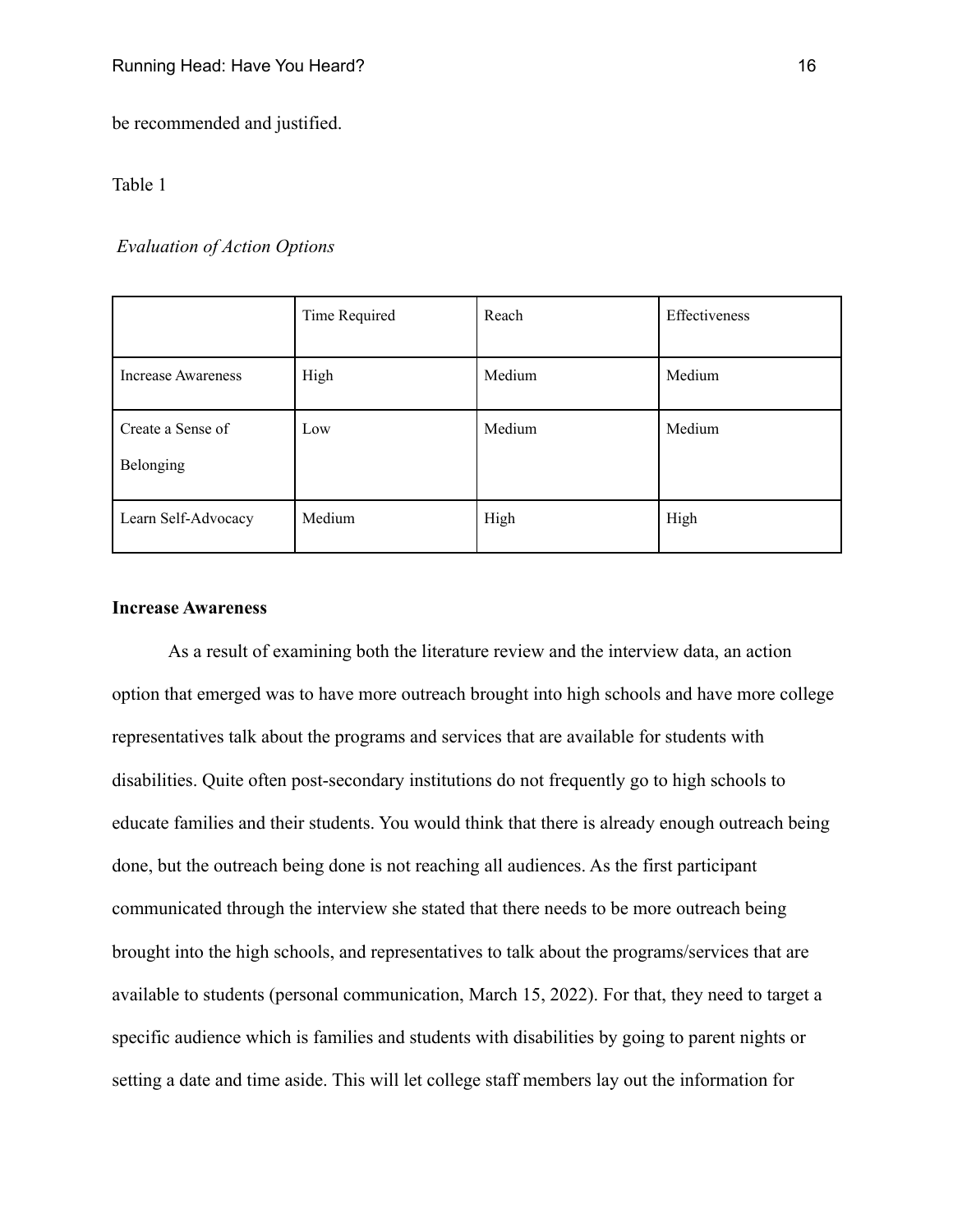#### Running Head: Have You Heard? 17

parents and students. As for reach, it may be a little challenging to find the right ways, to have the outreach brought to the proper audience. Concerning its effectiveness, it will benefit families, students, and postsecondary institutions greatly since there is a possibility of an increase in enrollment for students with disabilities in higher education. Making families aware of the many different resources for students with disabilities that higher education institutions have to offer will benefit students greatly (Shaewitz, & Crandall, 2020). The more frequently colleges do the outreach to high schools the more they can educate families on the help they have to offer, and the programs that they have for students with disabilities. One big reason that brought the point out of bringing awareness to families is that only about 17% of college students with learning disabilities take advantage of all the learning assistance resources that are available to them at their schools (NCES, 2019).

Time was an issue that was discussed throughout the interview with the first participant. Nevertheless, the first participant had discussed what she thought could be helpful and effective in terms of motivating students with disabilities to attend a community college or 4-year university and how to be successful while at the institution. This data is concurrent with the literature review on what is needed for students with disabilities to attend a community college or 4-year university, which is essentially bringing awareness of the opportunities available to families who have students with disabilities.

### **Create a Sense of Belonging**

For students with disabilities to have a sense of belonging at the community college or 4-year university that they attend an action needs to happen. Subsequently, after examining both the literature review and the interview data, it is apparent that schools need to promote a positive climate on their campus. They can do that by providing student and staff diversity training that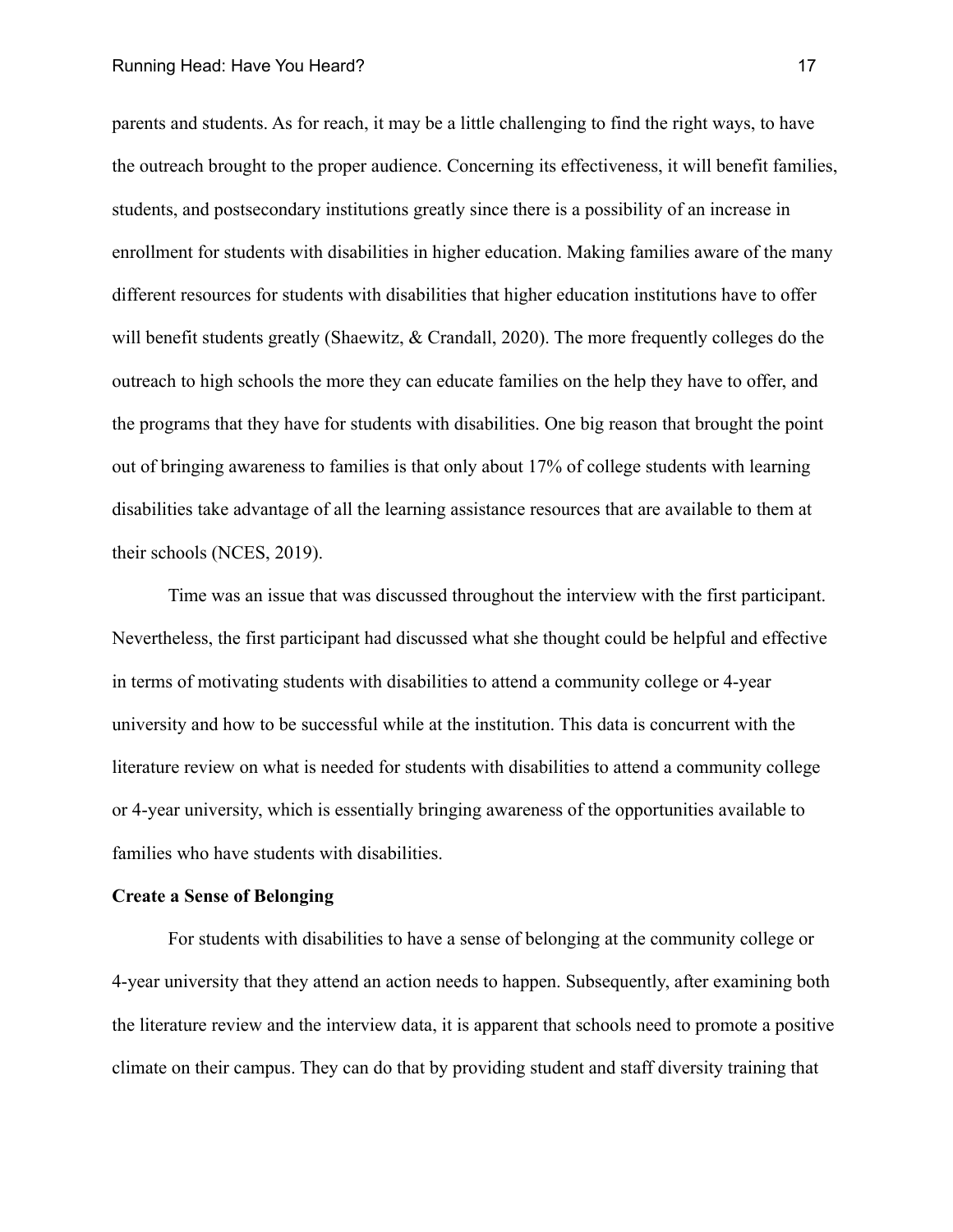#### Running Head: Have You Heard? 18

includes disabilities. The institutions can have disability support groups that promote within their school community so students with disabilities feel more welcomed. Both the community colleges and 4-year universities need to address the needs of all the students who attend their schools, especially those students who have disabilities because they are more likely to feel lost, and not feel like they belong at their school. Simultaneously for reach, it is not too challenging when it comes to finding the proper ways to reach the students themselves. Regarding effectiveness, it will benefit both the students and the postsecondary institutions tremendously, which may increase the enrollment rate for students with disabilities in higher education.

Time is not an issue that would have a negative effect on this action option. As discussed throughout the interview with the first participant a priority for staff members is to for them have the time to help the students that they serve. After all, it is their job to help guide students through the time that they spend at the institution. This data coincides with the literature review on what is needed for students with disabilities to feel like they belong at a community college or 4-year university. As the first participant communicated through the interview she stated that campus climate has a substantial effect on students with disabilities who have a lower sense of feeling like they belong on campus and have far more encounters with discrimination (personal communication, March 15, 2022). All students need to feel included to be able to succeed and students with disabilities tend to struggle with inclusion, which in turn makes it more difficult for them to achieve that success (Soria, 2021; Barnes et al., 2021). The second participant that I interviewed stated that throughout her time at both the community college and 4-year university there were a lot of times when she did not feel like she belonged solely due to her having a disability (college graduate, April 14, 2022). This way staff, faculty, and other students on campus can make the students with disabilities feel welcomed at the institution.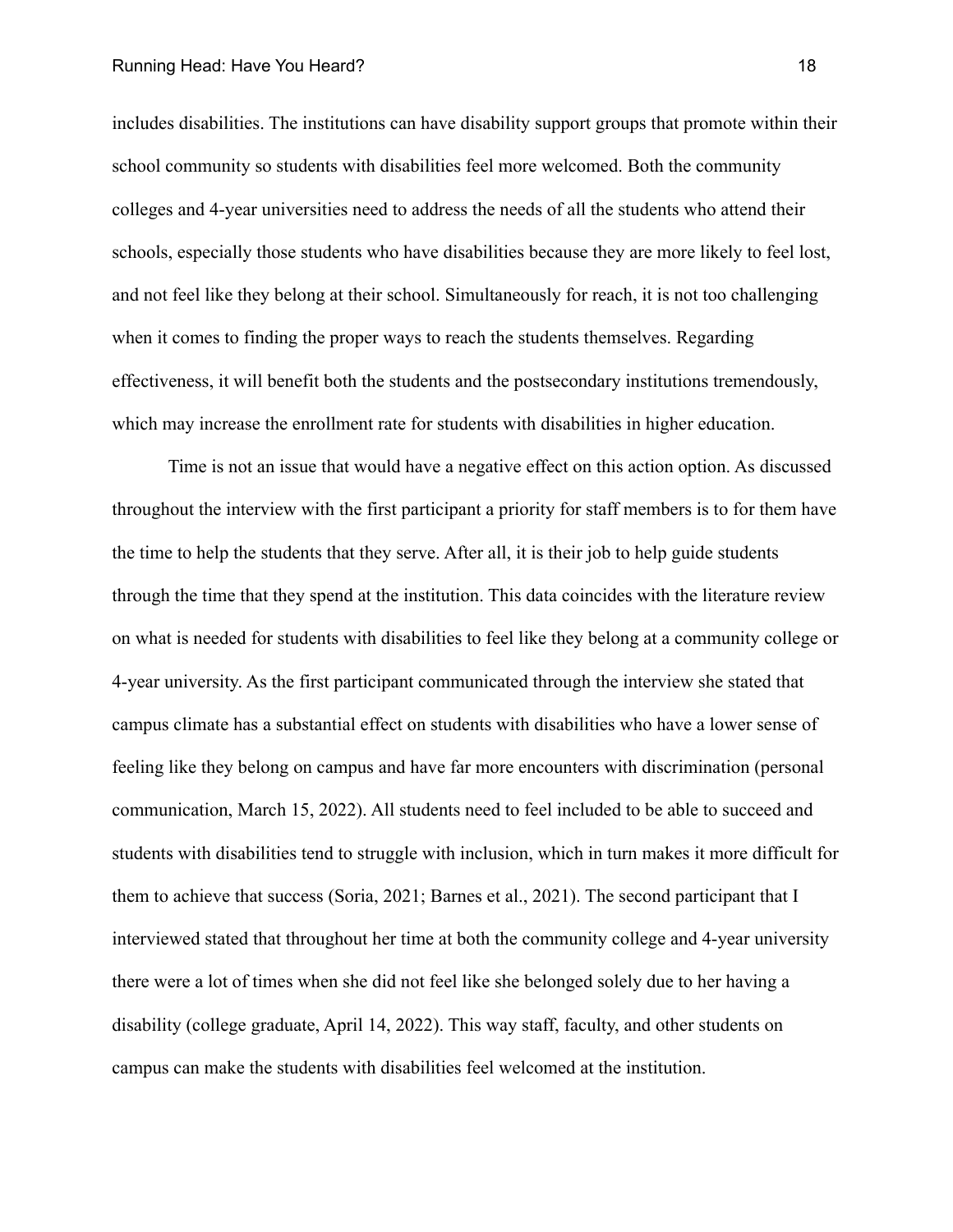# **Learn Self-Advocacy**

Another major theme that emerged during the research process was helping students be successful once in the community college or 4-year university, and even after they have graduated. The accommodations are good and they are needed, but it is really about teaching students how to transition into the community college or 4-year university system which is new to them. It is also important to teach them how to advocate for themselves because that will be a lifelong skill that they need. Thus, a third action option emerges. This is teaching students with disabilities how to become advocates for themselves because it is a key component in learning self-advocacy once in the community college or 4-year university, and even after graduating. Finding real opportunities and ways for students to learn self-advocacy is the action option. Schools need to begin by trying to make connections with the local businesses to see what opportunities students could have within the community. This could range from doing community service to getting a job with the local business thus potentially creating an opportunity to come back to that same local business after graduating and work for them. Through learning and collaborating with the community, students gain self-advocacy knowledge, and real-world experience and most will have a smoother transition out of school ready to be successful. As for reach, since the schools already know the students that they serve, it makes reaching the specific audience which is students with disabilities easier. Getting that information out to them is quicker too. It also would not be too difficult to get in contact with the local businesses themselves. In terms of effectiveness, it will benefit the community, students, and the community college and 4-year universities immensely. Hopefully, there will be an increase in the attendance rate for students with disabilities.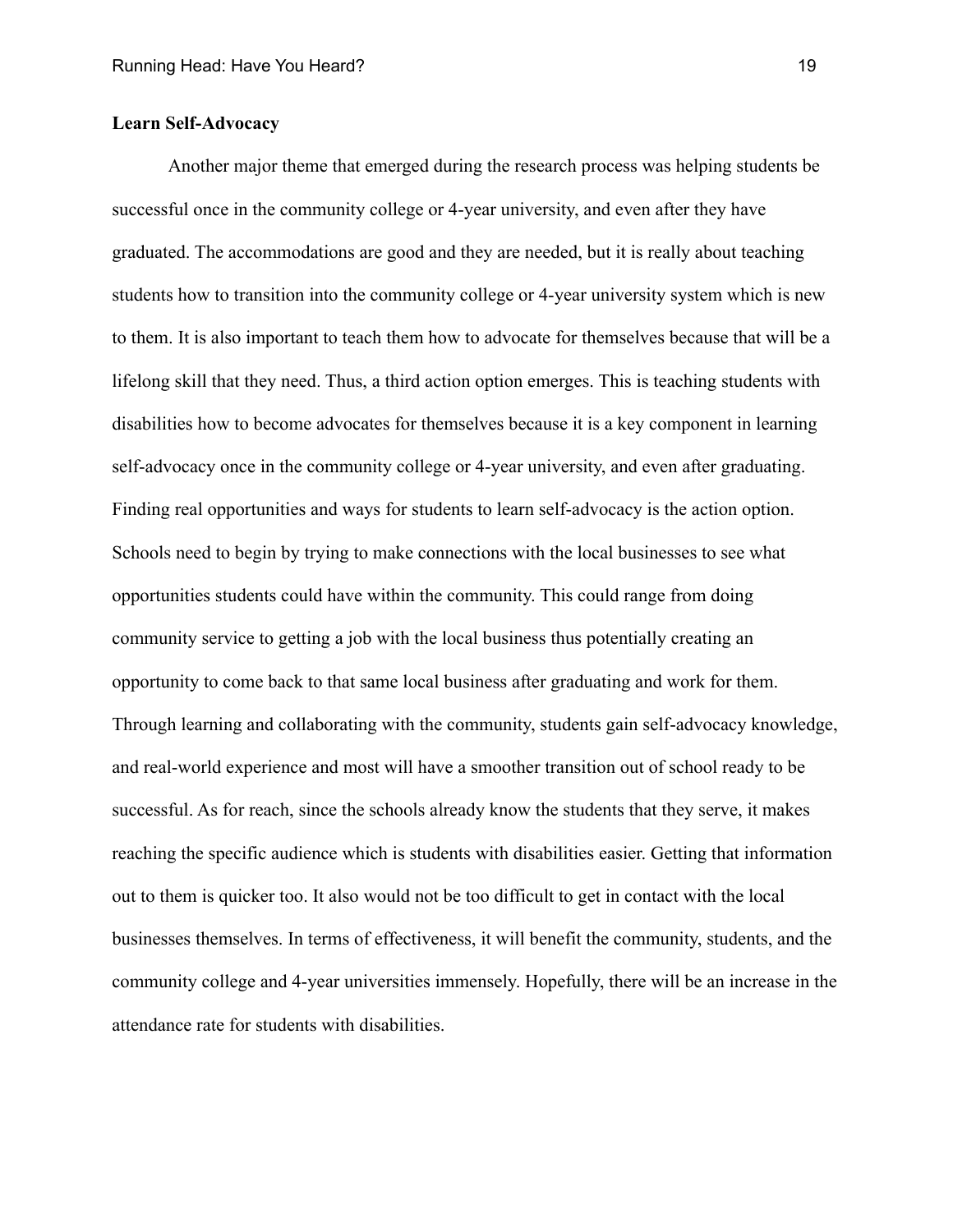Time is not an issue that would have a negative effect on this action option. In analyzing the interview with the first participant she stated that for more college-bound, degree-seeking, or certificate-seeking students. The most important thing is to teach them about self-advocacy (personal communication, March 15, 2022). Students with disabilities have so many resources available to them and by taking advantage of them they can achieve their professional and personal goals and hopefully become a better version of themselves. Having the faculty and staff better prepared and educated in ways to help their students become successful (Shaewitz, & Crandall, 2020), will benefit students because when they go and attend the institution they will have access to many different accommodations, and they will even learn to become advocates for themselves. The second participant stated that she is very concerned about students with disabilities not learning self-advocacy. It is something they need to know because it will benefit them a lot (college graduate, April 14, 2022).

#### **Conclusion**

After analyzing the literature and data, we now know that there are many successful ways in which community colleges and 4-year universities can inform and support families and students with disabilities. The goal is to make them aware of all the endless possibilities of success at the institution and after graduating. It is important to note that the enrollment of students with disabilities in post-secondary education can increase if institutions just find the right way to have students with disabilities take advantage of the resources available, in order to be able and achieve their professional goals, personal goals, and hopefully become a better version of themselves. Additionally, institutions can have a major influence on students who have a similar story to them, and motivate them to get into higher education.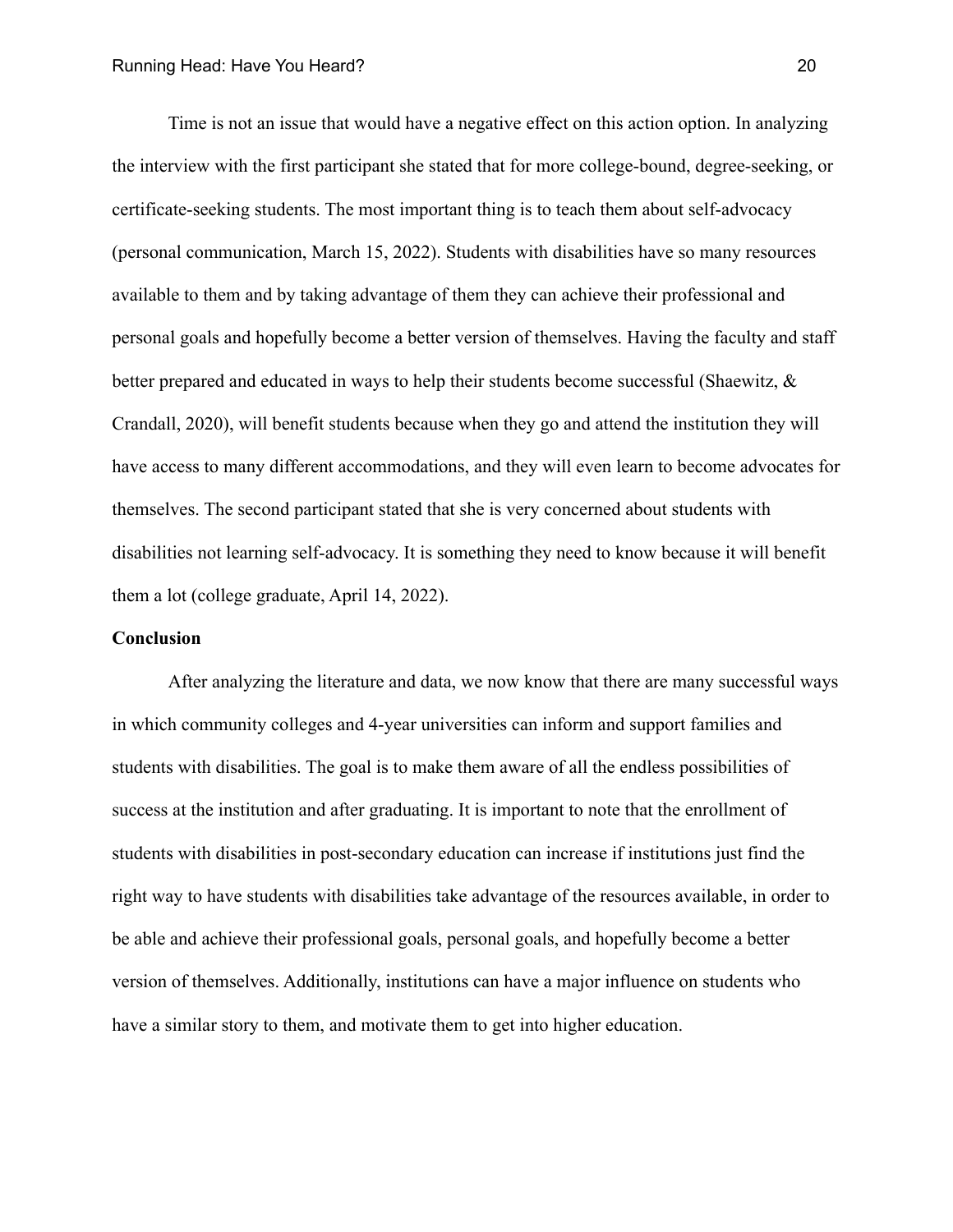**Recommendation.** Out of the three action options given above, I recommend that schools need to find real opportunities and ways for students to learn self-advocacy. This can range from doing community service to getting a job with the local business, and being able to come back to that same local business after graduating and work for them. Through learning and collaborating with the community, students gain self-advocacy knowledge, and real-world experience and most will have a smoother transition out of school ready to be successful. Based on the literature and the data that was collected during the interviewing process, I am confident that this is the best solution for increasing college access and self-advocacy for students with disabilities in higher education and the resources available for them. This section will discuss the concessions, limitations, and possible negative outcomes that this action option may entail.

**Concessions.** While I choose to learn self-advocacy as the best action option moving forward, the other two action options have considerable strengths as well. For example, the first action option advocates bringing awareness through more outreach being brought into high schools and having more representatives to talk about the programs/services that are available for students. The literature points to the significance of making families aware of the resources for students with disabilities because of how beneficial it is for students (Shaewitz, & Crandall, 2020). Bringing more outreach into the high schools and more representatives to talk about the programs/services would help students feel empowered and encourage them into wanting to attend post-secondary education. After all, if the outreach is not being done then there will not be an increase in the number of students with disabilities who attend community college or a 4-year university. As for increasing the sense of belonging action option, there are also substantial strengths worth noting. Unlike the other two action options, this action option takes up less time. They would just need to make a training for students and staff members on the diversity of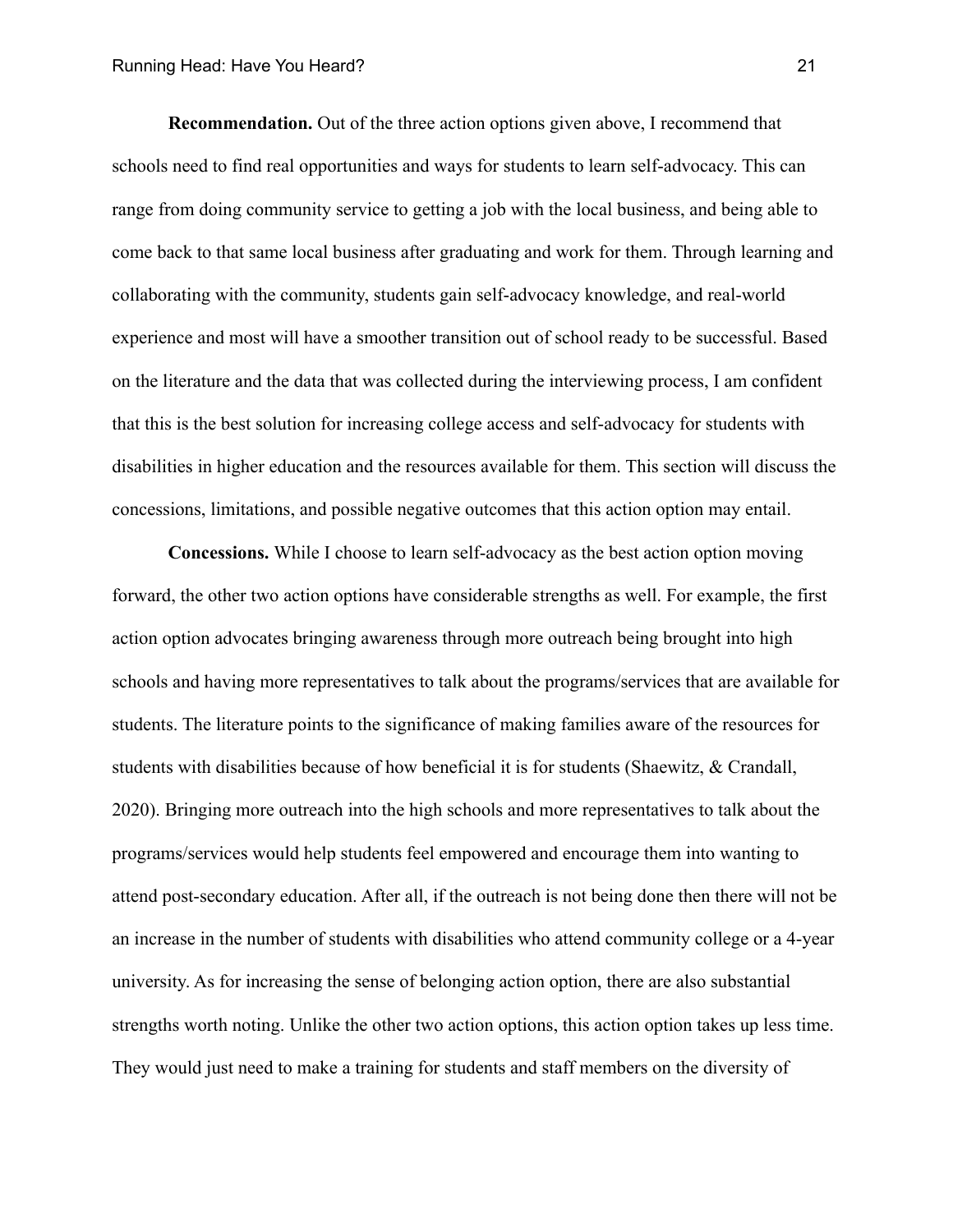disabilities. Undoubtedly, both of these action options have significant strengths to help students with disabilities.

**Limitations.** While choosing to learn self-advocacy as the best action option, there are still limitations that need to be recognized. For example, some students may not want to work with the local businesses and learn self-advocacy. So there is no guarantee that every student will want to participate in the action option plan, to even the local businesses themselves. Meaning that by teaching students self-advocacy with real-life opportunities, may not be the best way for students to learn.

**Potential negative outcomes.** There is a possibility that this action option will have negative outcomes to consider. For instance, the local businesses may feel pressured in offering their services to students with disabilities. The harsh reality is that not every local business will want to offer their services to students with disabilities. They may think that students with disabilities will not be the best option for their business to thrive. Or that their business could be successful after having students with disabilities working there.

**Conclusion.** Despite all of the limitations and potential negative outcomes, I still recommend learning self-advocacy as the best action option that will support students with disabilities while they are attending a community college or 4-year university, and even after graduating. This action option has the strongest reach of all the actions because if schools and local businesses partner up to give students with disabilities the opportunity to learn to self-advocate and learn so many more skills. Once students graduate, they will not only have a degree, but they will have the experience, and skills needed to be successful later in life. Reaching every student, especially those who have learning disabilities needs to be a priority. Due to the fact that students with disabilities can easily go unnoticed sometimes. Additionally, I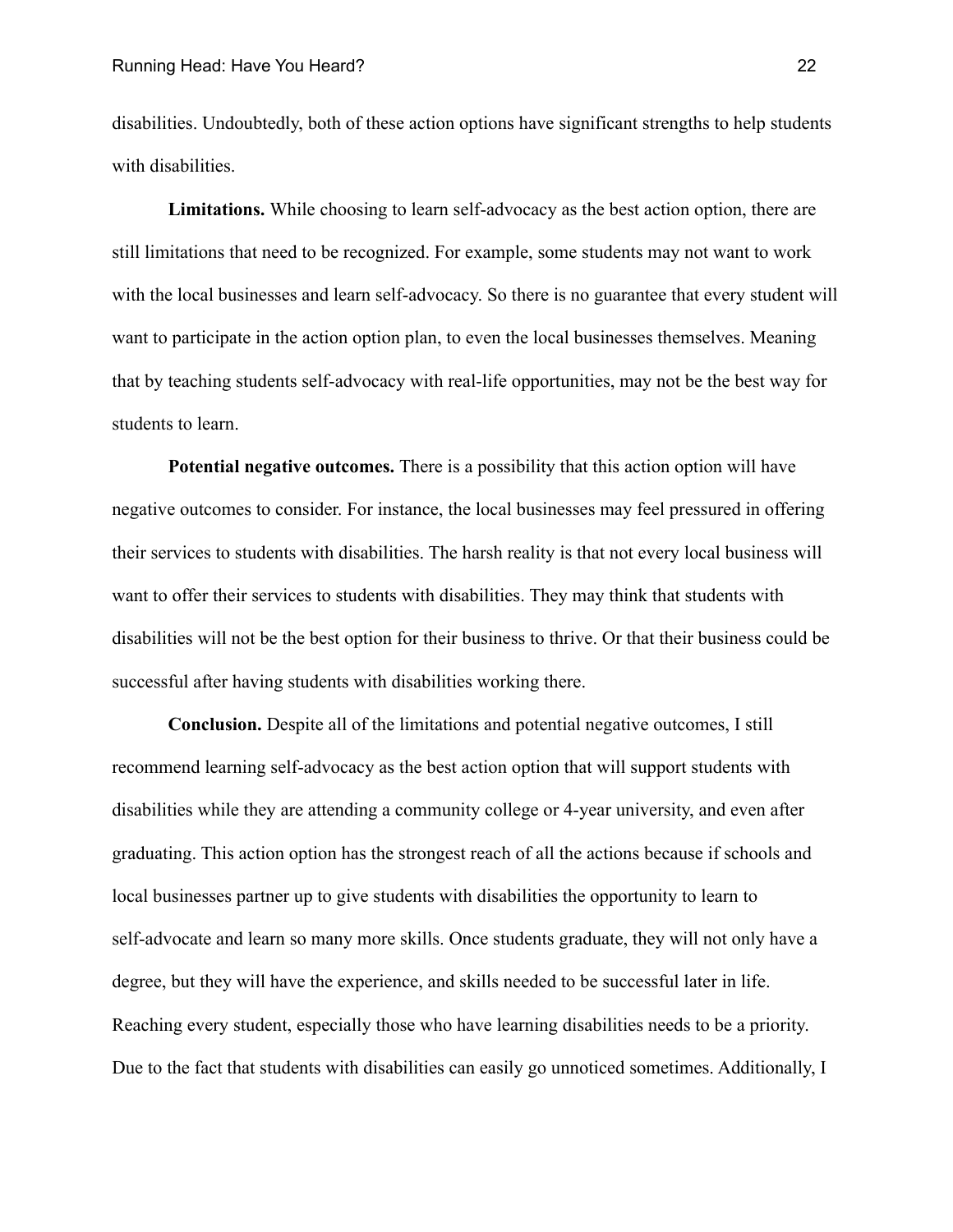believe that if community colleges or 4-year universities want to increase the enrollment of students with disabilities, they need to make some changes. The action option rises above all the other ones as the best solution moving forward.

# **Action Documentation**

Students with disabilities is not a topic that comes up in conversation very often, especially during conversations about higher education. Getting students into community college or a 4-year university goes far beyond just getting students in through the door, it is about giving them the support they need, making them feel welcomed and that they belong. It is also about guiding them through their time at the institution and helping them succeed. Three action options emerged after interviewing two people. The input of the two people I had interviewed corresponded with the I had researched I had done regarding students with disabilities in higher education, which then helped me with what my action options were going to be. The first action option that emerged was to have more outreach brought into high schools and have more college representatives talk about the programs/services that are available for students with disabilities. The second action option that emerged was that schools need to promote a positive climate on their campus. They can do that by including disabilities in student and staff diversity training. The final action option that emerged was to find real opportunities and ways for students to learn self-advocacy and success. The recommended action option is to learn self-advocacy and success. This action option was chosen based on the data that was collected from the two people interviewed, and the research literature on students with disabilities in higher education. Moving forward with this recommendation, a letter was written and sent addressed to the disabilities resources department. The letter explained that after carefully analyzing the literature and the interview responses, an action option had emerged that schools should begin making connections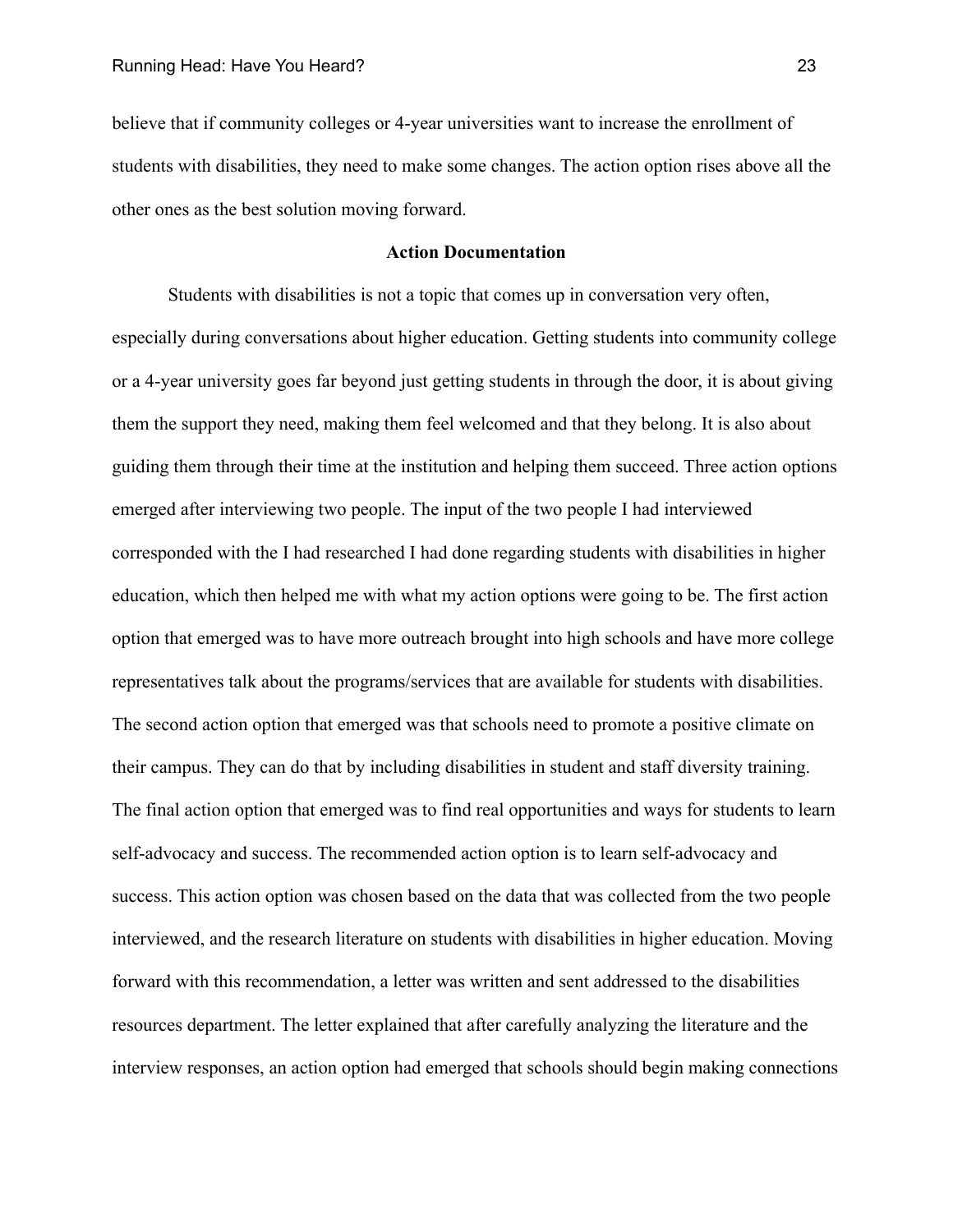with the local businesses, to see and explore the many different opportunities, and success that students could have within the community. Additionally, the letter explained what the issue was, the action option, and explained the importance of the action option. All in all, the letter was assertive at only suggesting the action option as a means of helping increase the enrollment of students with disabilities in higher education and their success. As of yet, there has been no response from the disabilities resources department.

To whom it may concern,

I first want to thank you for taking the time out of your day to read this email. Which contains information about an action plan that needs to be done within the university itself, but more so within the d

With that being my semester-long capstone at California State University Monterey Bay has come to an end, but with a lot of new knowledge and insights on students with disabilities in higher education. I have done my research and interviewed people with knowledge of the topic itself. Regarding how we can increase college access and self-advocacy for students with disabilities in higher education and the resources available for them.

The recommended action option is for schools to begin making connections with the local businesses to see what opportunities students could have within the community. This is where comes in and works on making it come true. The the  $\blacksquare$ is the ones with all the knowledge, and resources to make the action option happen.

 $\overline{\phantom{a}}$ 

Best Regards, Michelle Trujillo

*Image 1.* A screenshot of an email was sent to the disabilities resources department at the community college and the 4-year University. Which asks for the possibility of them taking action and doing what the action option suggested.

# **Critical Reflection**

From the beginning of the semester, I did not have a single clue about what to expect in my LS 400: Senior Capstone course with my Capstone advisor Dr. Whang. Little did I know that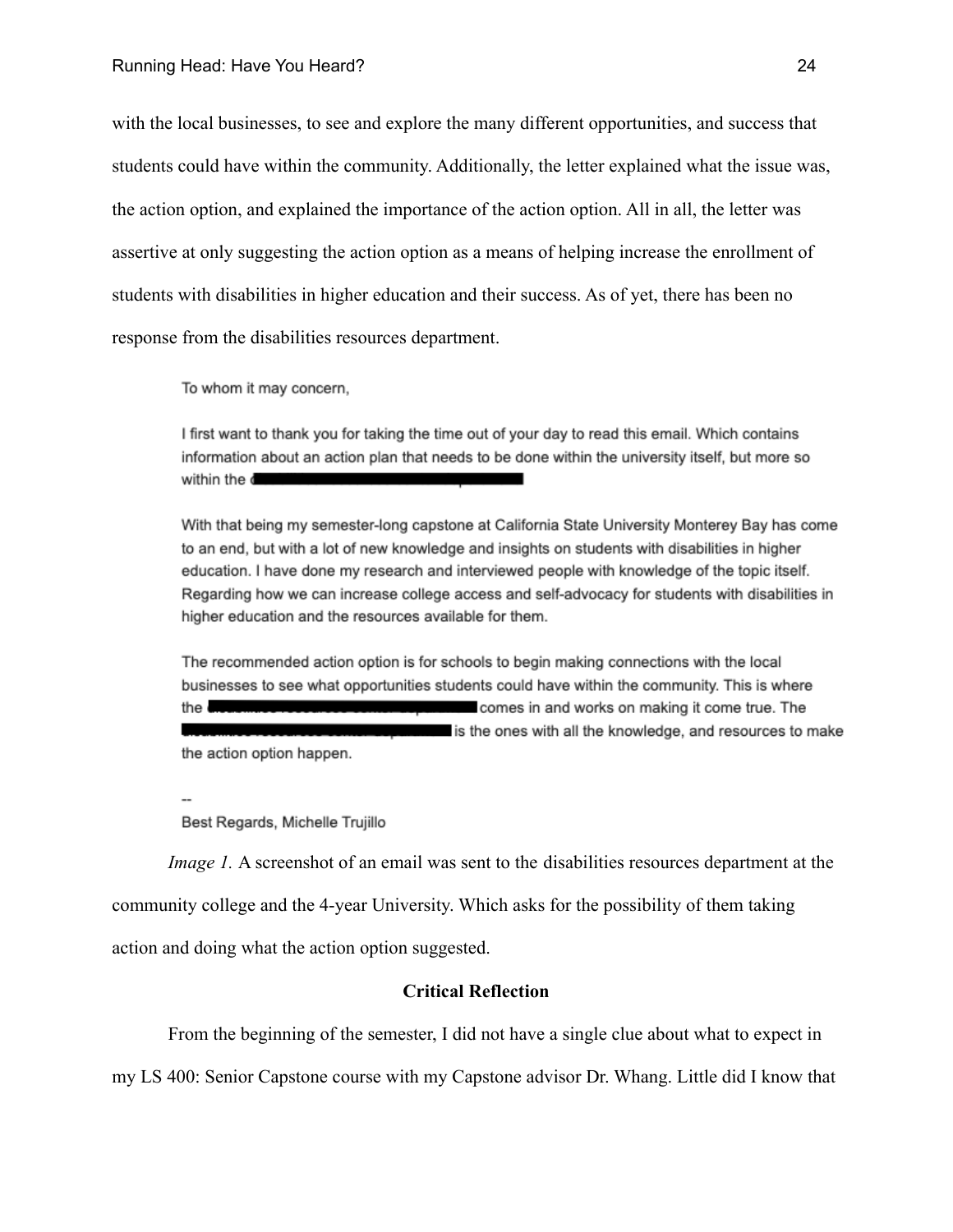I would soon be delighted to learn that I had the freedom to choose a topic that was personally meaningful to me. For that reason, I decided to choose a topic surrounding the importance of having more attention brought to students with disabilities in higher education. What surprised me the most was the reluctance of one of the interviewees to tell me what really happens "behind the scenes" within their own Disabilities Resources Center. After finishing my interviews I realized that I did not get much information from one of the interviewees. So I went to my professor for help. Having spoken with my professor, I then came to the realization of where I went wrong. I realized that I needed to have two different sets of questions for each of my interviewees, which I only had one at the time. I then went back, and make some more questions that corresponded more to the interviewee. After the second time of doing the interview, I had much more information than I did the first time. This meant that the new questions worked so much better, and they were the solution to my problem. The challenges I have encountered throughout my research along with my action options made me feel that the level of difficulty I had thought at the beginning of the semester was definitely worthwhile in the final product. As a future educator, I am very grateful to have been given this opportunity to take on an issue that had a lot of meaning for me. Moving forward, I plan to collaborate with the Disabilities Resources Center and work with them to make the action option come true. Moving forward I became confident in myself as the professional that I am and what I can offer to others.

### **Synthesis and Integration**

The time I have spent at California State University Monterey Bay (CSUMB) as an undergraduate student has challenged me at times, but ultimately at the end of the day, it has been so rewarding. The required coursework, for Liberal Studies (LS) MLOs, and this action research project have made a positive impacted and has equipped me with all the things that I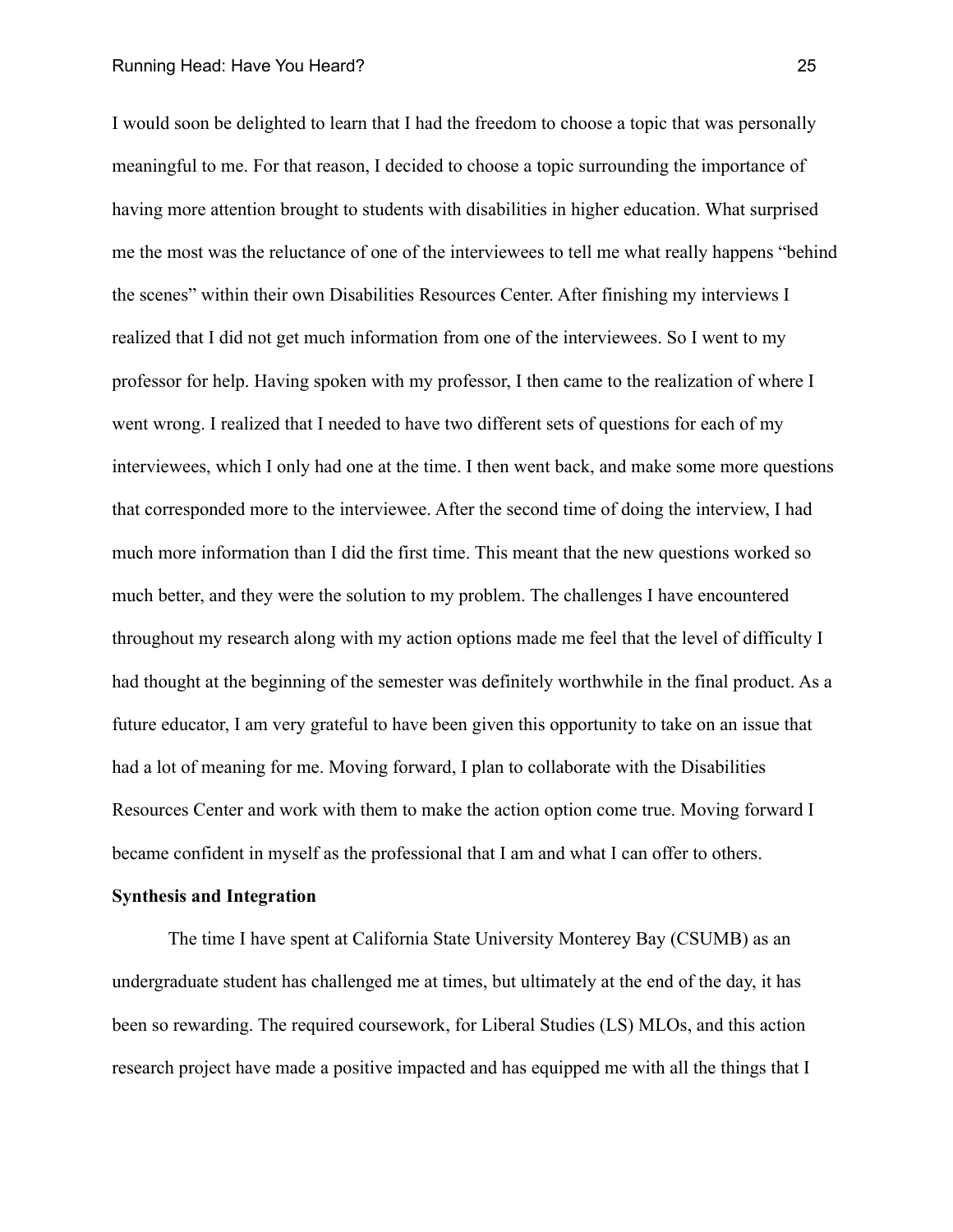needed in my professional development. Starting off with MLO 1: Developing Educator, I feel confident in myself within my skills to think, write, and speak critically regarding the subject matter of my project and in the context of a California public educator. The project itself has given me the opportunities to connect and speak with other professionals in the field. Additionally, in terms of MLO 5: Subject Matter Generalist, I have come to recognize my most recent experience in completing a coherent in-depth study that was successful within my action research project. Analyzing the literature did an extensive job of developing my understanding and inspiring me to do even further research within the field of education. Moving forward to the professional career I aspire to have, I believe that it is necessary I become familiar with the literature that goes hand in hand with my passions and makes me confident with my own abilities as a professional speaker, writer, and thinker. I would say that my greatest takeaway after completing this project is that I now have the power and knowledge to be able to inspire, inform, and educate others around me.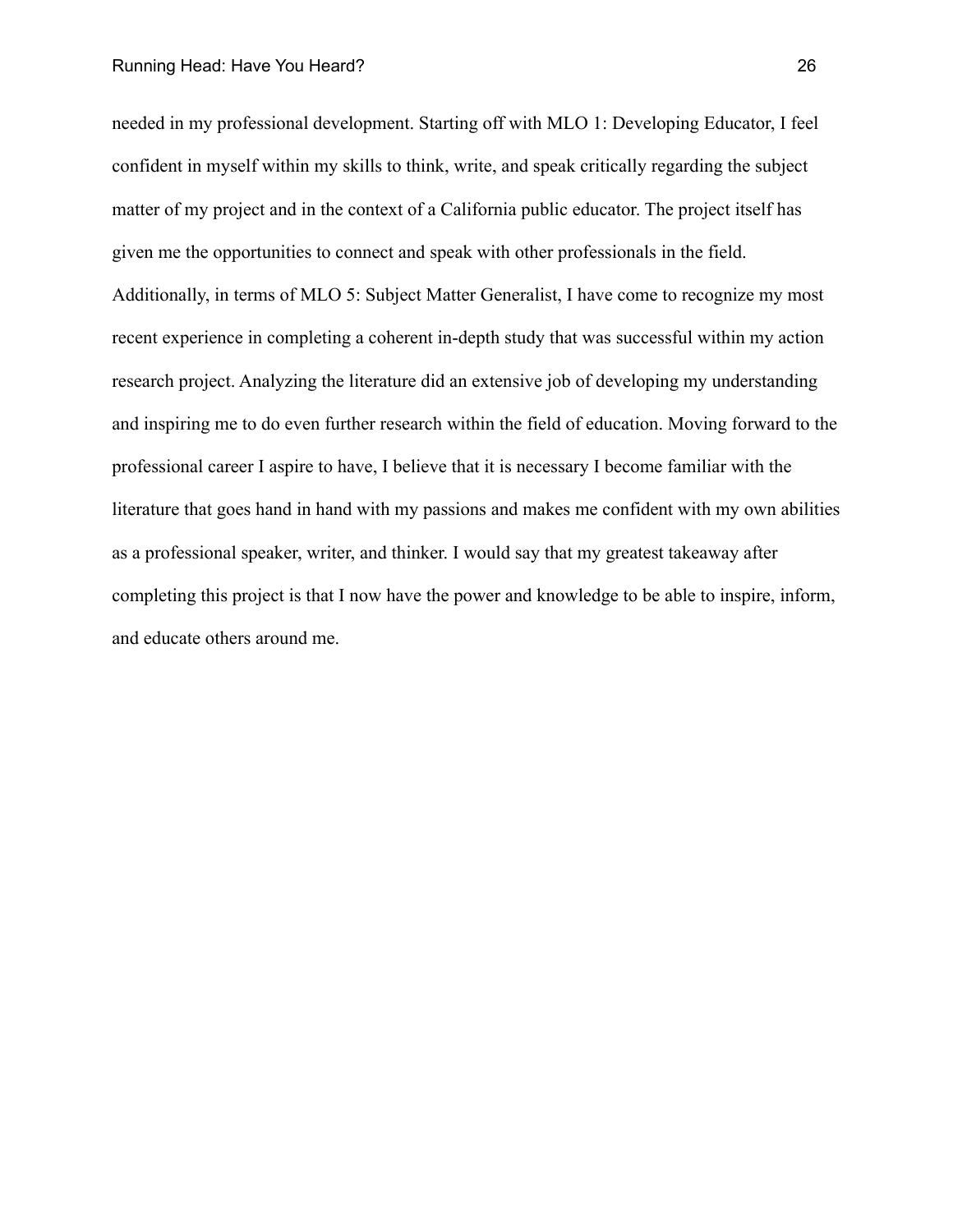### References

Barnes, R., Kelly, A. F., & Mulrooney, H. M. (2021). Online remote learning in higher education ... - eric. Student belonging: the impact of disability status within and between academic institutions. Retrieved March 2, 2022, from

<https://files.eric.ed.gov/fulltext/EJ1295238.pdf>

Bialka, C. (2018). College students with disabilities are too often excluded. HigherEdJobs.

Retrieved March 2, 2022, from

<https://www.higheredjobs.com/Articles/articleDisplay.cfm?ID=1762>

Gibson, S. (2012, May 3). Narrative accounts of University Education: Socio-cultural ...

Narrative accounts of university education: Socio-cultural perspectives of students with disabilities. Retrieved March 7, 2022, from

https://www.researchgate.net/publication/239789962 Narrative accounts of university education Socio-cultural perspectives of students with disabilities

HEATH Resource Center. What students with disabilities want to know. (n.d.). Retrieved March

7, 2022, from

[https://www.chattahoocheetech.edu/wp-content/uploads/2013/08/What-Students-with-Dis](https://www.chattahoocheetech.edu/wp-content/uploads/2013/08/What-Students-with-Disabilities-Want-To-Know.pdf) [abilities-Want-To-Know.pdf](https://www.chattahoocheetech.edu/wp-content/uploads/2013/08/What-Students-with-Disabilities-Want-To-Know.pdf)

- Hong, B. S. S. (2015, May 18). Qualitative analysis of the barriers college students with disabilities experience in higher education. Journal of College Student Development. Retrieved March 2, 2022, from <https://muse.jhu.edu/article/581703/pdf>
- Johnson, A. A. L. (2006). Students with disabilities in postsecondary education ... Students with Disabilities in Postsecondary Education: Barriers to Success and Implications for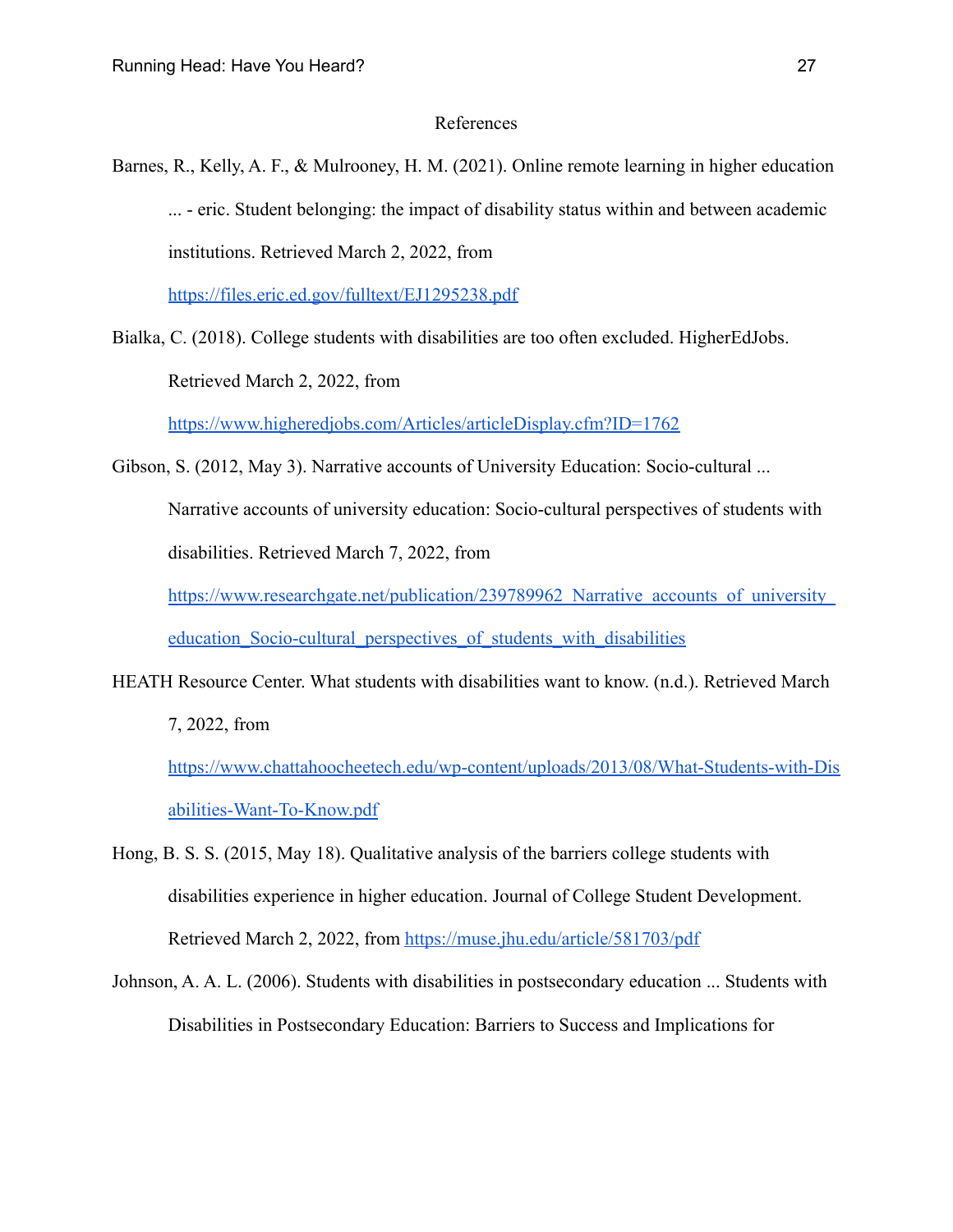Professionals. Retrieved March 2, 2022, from

[https://www.counseling.org/resources/library/vistas/vistas06\\_online-only/Johnson.pdf](https://www.counseling.org/resources/library/vistas/vistas06_online-only/Johnson.pdf)

- Marshak, L., Wieren, T. V., Ferrell, D. R., Swiss, L., & Dugan, C. (2010). Exploring barriers to college student use of ... - ed. Barriers to Use of Accommodations. Retrieved March 2, 2022, from <https://files.eric.ed.gov/fulltext/EJ906688.pdf>
- Raue, K., Lewis, L., & Coopersmith, J. (2011, June). Students with disabilities at degree-granting. Students With Disabilities at Degree-Granting Postsecondary Institutions. Retrieved March 7, 2022, from <https://nces.ed.gov/pubs2011/2011018.pdf>
- Scheef, A., Caniglia, C., & Barrio, B. L. (2021, May). Disability as diversity: Perspectives ... files.eric.ed.gov. Disability as Diversity: Perspectives of Institutions of Higher Education in the U.S. Retrieved March 7, 2022, from <https://files.eric.ed.gov/fulltext/EJ1273652.pdf>
- Shaewitz, D., & Crandall, J. R. (2020, October 20). Higher Education's challenge: Disability inclusion on campus. Higher Education Today. Retrieved March 7, 2022, from [https://www.higheredtoday.org/2020/10/19/higher-educations-challenge-disability-inclusi](https://www.higheredtoday.org/2020/10/19/higher-educations-challenge-disability-inclusion-campus/) [on-campus/](https://www.higheredtoday.org/2020/10/19/higher-educations-challenge-disability-inclusion-campus/)
- Soria, K. M. (2021, June). NCCSD research brief nccsdonline.org. Supporting Undergraduate Students with Disabilities: A Focus on Campus Climate and Sense of Belonging. Retrieved March 2, 2022, from [https://www.nccsdonline.org/uploads/7/6/7/7/7677280/supporting\\_undergraduate\\_student](https://www.nccsdonline.org/uploads/7/6/7/7/7677280/supporting_undergraduate_students_with_disabilities.pdf)

s with disabilities.pdf

The NCES Fast Facts Tool provides quick answers to many education questions (National Center for Education Statistics). National Center for Education Statistics (NCES) Home Page, a